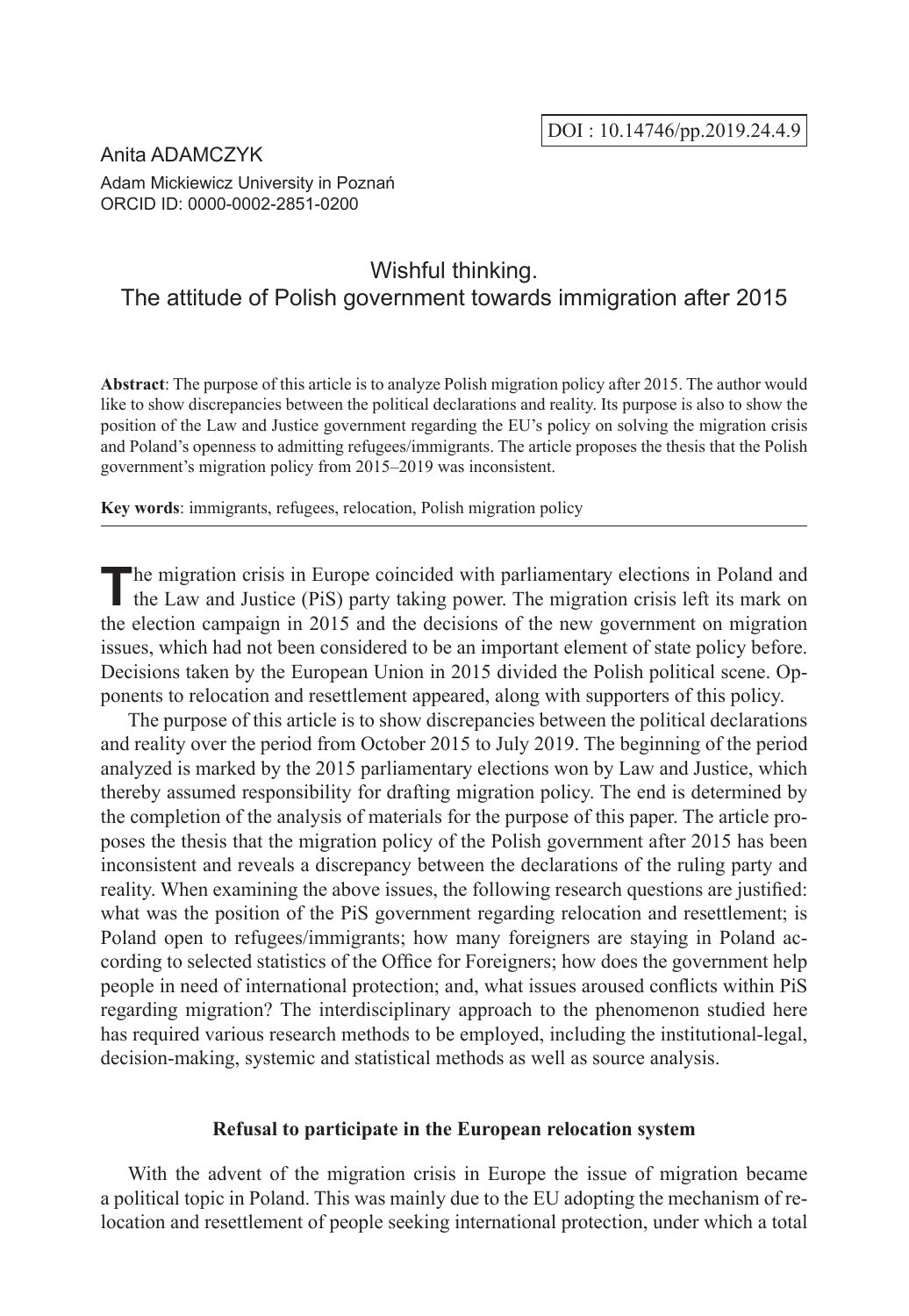of 7,082 people were intended to arrive in Poland. When the Prime Minister of Poland Ewa Kopacz agreed to admit them, deputy Beata Szydło said this was a "scandal." In her opinion, the mechanism of relocation and resettlement was being supported, damaging the security of the state and without the consent of the Polish society. Additionally, Szydło was of the opinion that these mechanisms would trigger further waves of immigration (Akune, JK, 2015). PiS members warned that relocation and resettlement could result in a "social catastrophe" as well as pose a threat to the cultural and moral order (*Szef MSWiA*, 2017).

After the election, Prime Minister Beata Szydło, dedicated one paragraph to the matter of refugees in her *exposé*. She appealed to solidarity – to sharing what is good, and to a willingness to help when extraordinary or dangerous events take place (such as major natural disasters, terrorist or military threats). According to the Prime Minister, solidarity is something different to an attempt to export problems that "certain states have created for themselves without any involvement of others who are to be burdened with them" (*Exposé*, 2015). After the attacks in Paris and Brussels, the Prime Minister stated on the Superstacja TV channel that she did not believe it feasible "for Poland to admit immigrants at the moment" (*Szydło*, 2016a). According to the spokesperson for the government, Rafał Bochenek, this would continue as long as the procedures related to the admission and verification of immigrants were not working (*Rząd*, 2016).

PM Szydło considered it important that solidarity within the EU be based on "sound principles, respecting the sovereignty and the opinion of each member of the community" (*Szydło*, 2016b), stressing at the same time that Poland should ensure security for Poles. She acknowledged an obligation to help all Poles who wanted to return to their homeland. She indicated that the EU lacked systemic solutions to deal with the inflow of immigrants, that the obligation to admit persons in need of international protection was not well understood and that the responsibility for the admission of immigrants was being transferred to other states (*Szydło*, 2015).

Opposition to the EU Council's decision on the relocation of 160,000 refugees was expressed in the resolution of the lower chamber of the Polish Parliament, the Sejm, adopted on April 1, 2016 and drafted on the initiative of PiS deputies. The resolution called for the strict observance of the criteria of Poland's refugee policy (especially involving the protection of single women, children, large families and religious minorities) and leaving the instruments of refugee policy in the hands of the state. This resolution supported the idea of ensuring and financing humanitarian aid in conflict areas and in neighboring countries (*Uchwała*, 2016a). The attitude expressed in the above document was upheld in the resolution of December 2, 2016 (*Uchwała*, 2016b). At the same time, the "proposal to establish a corrective refugee allocation mechanism" presented in a draft regulation of the European Parliament and the Council amending the regulation of 26 June 2013 (Ibid.) was opposed. Additionally, in another resolution, passed on May 20, 2016, "the attempts to impose a decision on immigrants on Poland" were considered a violation of sovereignty, of European values and of the EU's subsidiarity principle, a threat to social order, security of citizens, cultural heritage and to national identity (*Uchwała*, 2016c).

The Polish government was consistent in refusing to admit people seeking international protection as part of relocation. At the informal summit of EU Heads of State and Government in Salzburg in September 2018, Prime Minister Mateusz Morawiecki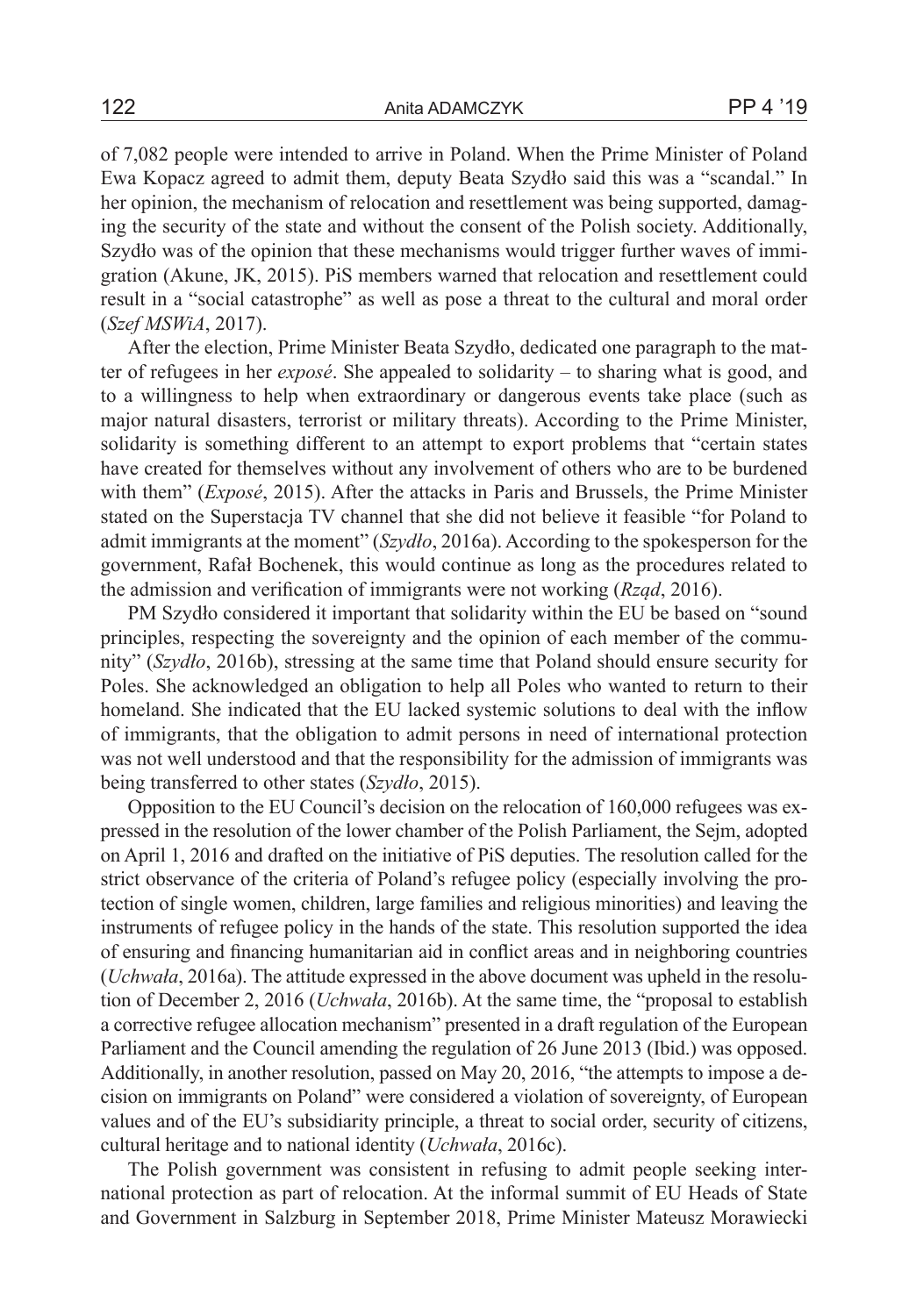emphasized that Poland had not changed its position. Like other states in the Visegrad group, it continued to oppose forced relocation, preferring voluntary decisions by individual states (*Premier*, 2018a). An additional argument to refuse to admit foreigners under relocation was the lack of a guarantee of the appropriate level of security in relation to these people. The Polish Prime Minister addressed the matter of foreign policy during a meeting with Polish ambassadors in July 2018, and pointed out, among other things, that solidarity with political refugees, victims of conflicts and host countries in need was necessary, and that Poland would not shirk from it. However, he did not agree for these slogans to be used in an attempt to "impose solutions that are impractical and harmful" (*Premier*, 2018b). On-site assistance was considered more effective, as it allows the largest number of victims to be reached. Hence, transfers of foreigners as part of resettlements, relocations and *ad hoc* humanitarian evacuation were not the "right" solution, as emphasized by Renata Szczęch, Undersecretary of State in the Ministry of the Interior and Administration (Szczęch, 2018).

Poland's refusal to accept persons in need of protection under the European relocation system forced the European Commission to initiate the procedure for non-compliance with EU law against Poland. Hungary and the Czech Republic were also brought before the EU Court of Justice. With reference to this, the European Commissioner for Migration, Home Affairs and Citizenship, Dimitris Avramopoulos, said that "relocation is not a choice. It is a legal decision, with legal obligations, agreed on collectively, and which has to be carried out collectively, without exceptions" (Strzepka, 2017). Vice-President of the European Commission, Frans Timmermans, justified this decision by the fact that these states had not indicated that they would respect legal obligations in this area in order to demonstrate solidarity with Greece and Italy (*Merkel*, 2018). President of Poland, Andrzej Duda "absolutely negatively" assessed an attempt to impose penalties for the lack of consent to import, detain and imprison immigrants in Poland "by force" (*Prezydent*, 2017). Eventually, the case was referred to the court in December 2017. The first hearing took place on May 15, 2019. The opinion of the Advocate General of the Court of Justice will be delivered on July 29, 2019.

The system of relocation of persons in need of international protection was planned to operate until September 26, 2017. This followed from Art. 13(2) of the decision of the EU Council of September 22, 2015 (*Decision*, 2015). However, the European Commission resolved to continue this mechanism for as long as people who require international protection have not been relocated from Greece and Italy (Potyrała, 2018, p. 83). Despite the above decision, and an earlier indication of the implementation schedule for the relocation mechanism for those who needed it, Undersecretary of State Renata Szczęch emphasized that Poland's attitude to the automatic relocation mechanism was "right, because the European Union will withdraw from this program" (Szczęch, 2018). At this point, it should be noted that, thinking about the future, the European Commission suggested in its communication of December 7, 2017 that the compulsory relocation mechanism should continue in "emergency situations," and, in "less challenging" cases, the principle of voluntary commitments should apply (*Communication*, 2017). Yet member states rejected the compulsory relocation mechanism.

In the opinion of PiS representatives, the lack of approval for relocation and resettlement was dictated not only by the threat of a growth in crime and terrorism, and a threat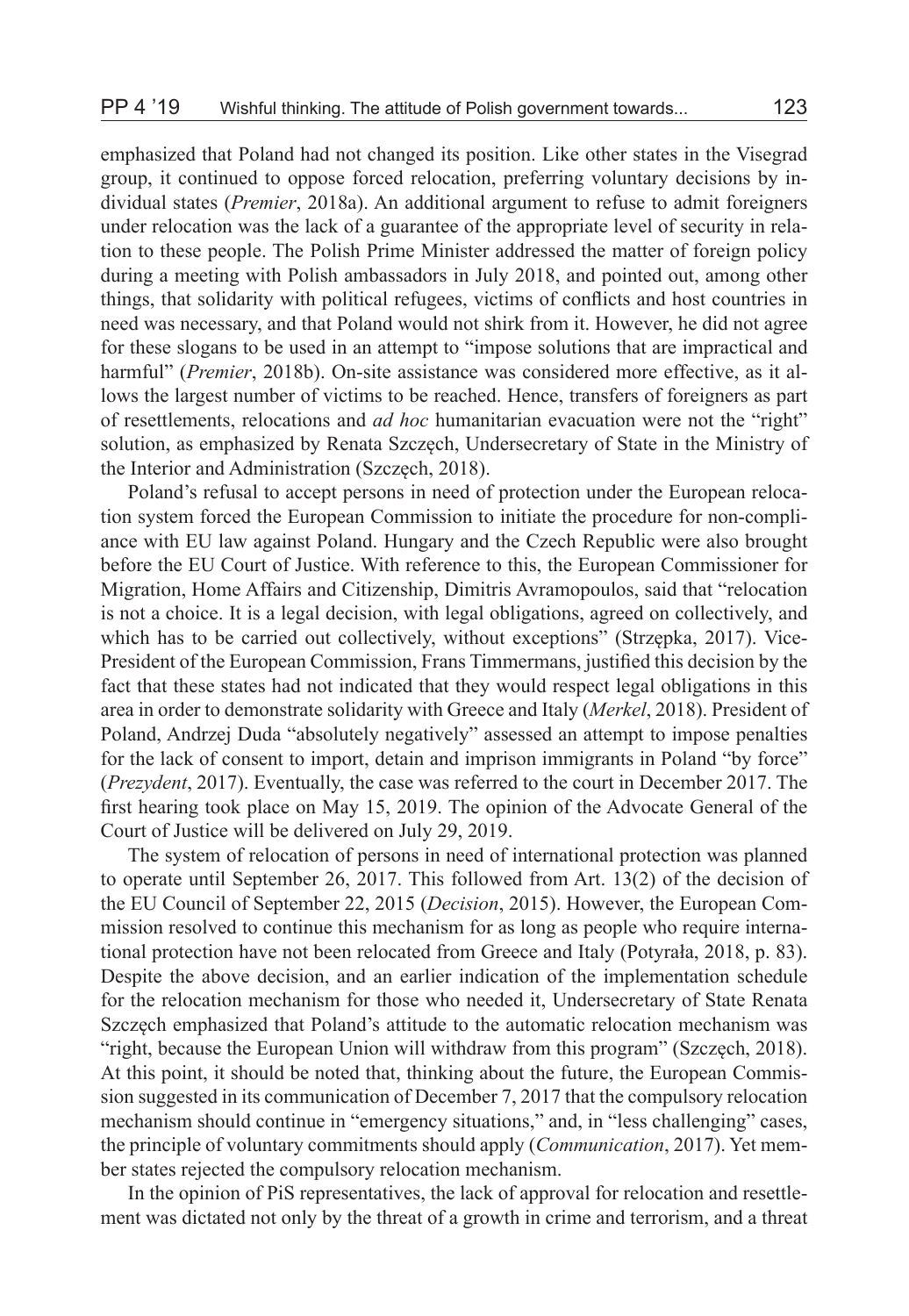to the cultural order, but also by an aversion to taking responsibility for decisions on migration taken by other countries. In the opinion of PiS Chairman, Jarosław Kaczyński, it was Germany that had caused the migration crisis, which was therefore Germany's problem. Kaczyński asked in the Polish Parliament whether a "government under foreign external pressure, and without the nation's explicit consent, can make decisions that are most likely to have a negative impact on our lives, our everyday activities, our public life, public space, our real sphere of freedom and, finally, our security" (*Raport*, 2015, p. 13). The PiS Chairman warned against immigrants who would not respect Polish law and customs and could establish zones in which Sharia law would apply, as was supposedly the case in Sweden (Ibid., pp. 13–14).

In 2017, at the 5th PiS program congress, Jarosław Kaczyński also stated that Poles "have not exploited the countries from which refugees come to Europe, we have not used their labor force nor brought them to Europe, and that is why we have full moral right to tell them: no" (*Wystąpienie*, 2017). There is no reason why Poles should radically lower their standard of living. The presence of refugees would damage "everyday security" and trigger economic problems.

### **Aiding those in need on site**

After the 2015 elections, the Polish government resolved to extend aid to people suffering from armed conflicts either on-site or in neighboring countries, instead of admitting them to Poland in compliance with the principles determined by the European Commission. This position was stated in the parliamentary resolution of April 1, 2016 (*Uchwała*, 2016a). A PiS deputy, Szymon Szynkowski a.k.a. Sęk, said in the course of the debate that this was a moral obligation that Poland and that the PiS government would not shirk it (*Sprawozdanie*, 2016, p. 240).

On-site aid involves humanitarian aid and development assistance. The former consists of providing assistance, care and protection to populations suffering from armed conflicts, natural disasters and other humanitarian crises caused by man or nature (Article 2(2), *Ustawa* 2019). Development assistance includes activities undertaken by government administration bodies for developing countries and their societies. It involves promoting the development of democracy and civil society, and supporting social and economic development, activities to reduce poverty, improve health, education and the professional qualifications of the population (Article 2(1), ibid.). The transfer of funds under the aforementioned assistance was carried out, for example, by diplomatic missions, Polish non-governmental organizations, and government administration bodies in the framework of bilateral and multilateral cooperation with humanitarian organizations, specialized EU and UN agencies and institutions.

Recognizing the importance of aiding victims of armed conflicts, Prime Minister Mateusz Morawiecki decided to establish, in the office of the Prime Minister, a Department for Humanitarian Aid and the ministerial office of a member of the Council of Ministers responsible for humanitarian aid and refugee issues; the office was subsequently assumed by Beata Kempa. The detailed scope of her duties was regulated by an ordinance of January 5, 2018, and included, among other things, issues related to supporting hu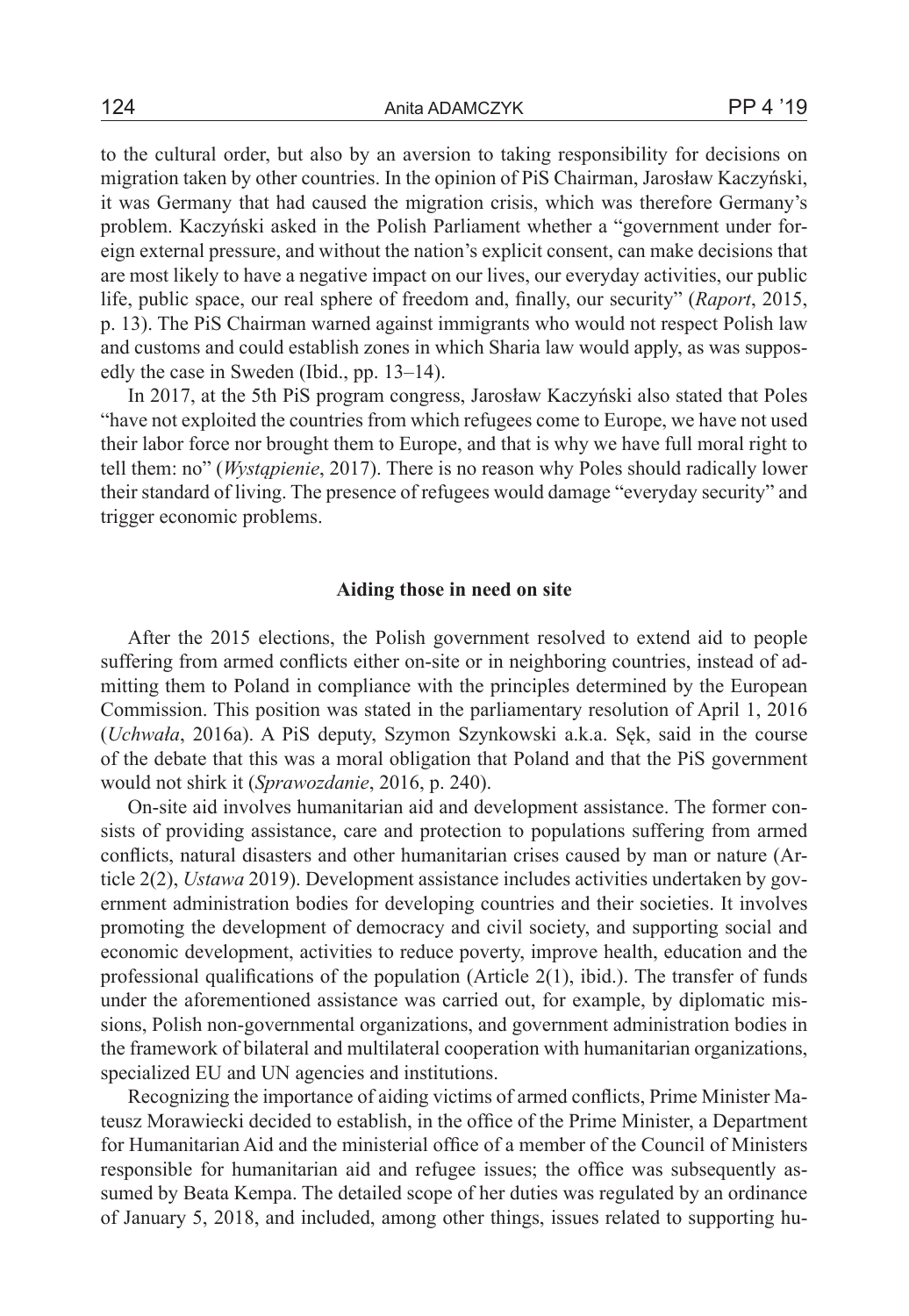manitarian aid activities, cooperation with non-governmental organizations, churches and religious associations in the field of humanitarian aid, promotion and dissemination of issues related to humanitarian aid, needs analysis and identification of the directions of activities in the field of humanitarian aid (*Rozporządzenie*, 2018).

Minister Beata Kempa decided that the government should not economize on aiding Syrians affected by the war. They needed effective aid "rather than a handful of spectacular instances" of help, she said (*Walczą*, 2017). Mateusz Morawiecki confirmed that Poland had spent "several hundred million zlotys" for humanitarian aid (*Wychowałem się*, 2018) and had been "the most generous state" since the emergence of the Economic Resilience Initiative (*Wywiad*, 2016). An analysis of OECD statistics on Poland's involvement in development assistance, though, demonstrates that 0.14 percent of GNI (the ratio of Official Development Assistance, ODA, to Gross National Income) had been allocated for this purpose in 2018. Only Slovakia and Greece were behind, with 0.13 percent of GNI (*Official*, 2018). Poland is not among the top countries in this area (unlike Sweden, Luxembourg, and Norway) then. However, Poland has committed to increase its share to 0.33 percent of GNI by 2030, which is expected to bring it closer to the average Official Development Assistance, that amounted to 0.30 percent in 2017 (*More*, 2017).

Poland was involved in providing aid through participation in numerous international projects. For example, in February 2016, Prime Minister Beata Szydło took part in the Supporting Syria and the Region Conference. Its goal was to raise funds for Syria (the Syria Humanitarian Response Plan). Before the conference, the PM declared that a contribution of  $\epsilon$ 3 million would be made to the international fund for support of Syria and the region, which was afflicted by civil war (*Premier*, 2016). During the conference, different states declared to pay a total of \$12 billion from 2016–2020 (*Syria*, 2016). The analysis of payments made by the Polish government to the fund in question in 2016–2018 reveals a large disparity. During the first two years, Poland's share in the total amount transferred by states and organizations amounted to 0.1 percent (in 2016  $-$  \$1,191,097, one year later  $-$  \$1,690,247). In 2018, Poland did not transfer anything. Three countries among the founders were the leading contributors: Germany, the United Kingdom and the USA.<sup>1</sup> During the third Supporting Syria and the Region Conference, organized in March 2019, the international community maintained its support for Syria and neighboring countries and provided funding of  $\epsilon$ 6.16 billion in 2019 and  $\epsilon$ 2.09 billion in 2020. Poland declared a payment of  $64$  million in 2019, and made no promises for the following year. By comparison, Poland's neighbors declared the following amounts in 2019: the Czech Republic –  $\epsilon$ 21.4 million, Slovakia –  $\epsilon$ 6.1 million, Lithuania – €2.6 million, and Germany – €1.3 billion (*Co-chairs*, 2019).

In addition to this fund, the Polish government provided assistance by making payments to the Facility for Refugees in Turkey. EU member states pledged to transfer  $\epsilon$ 3 billion to Turkey ( $\epsilon$ 1 million from the EU budget, and the remaining amount from membership fees depending on the share of EU GDP). The amount to be paid by Poland was set at €57 million in 2016 (*Instrument*, 2016). By comparison, the contribution of

<sup>&</sup>lt;sup>1</sup> Own calculations based on data for 2016–2018. https://fts.unocha.org/appeals/501/donors? order=total\_funding&sort=desc, https://fts.unocha.org/appeals/526/donors?order=total\_funding&sort= desc, https://fts.unocha.org/appeals/629/donors?order=total\_funding&sort=desc, 2.05.2019.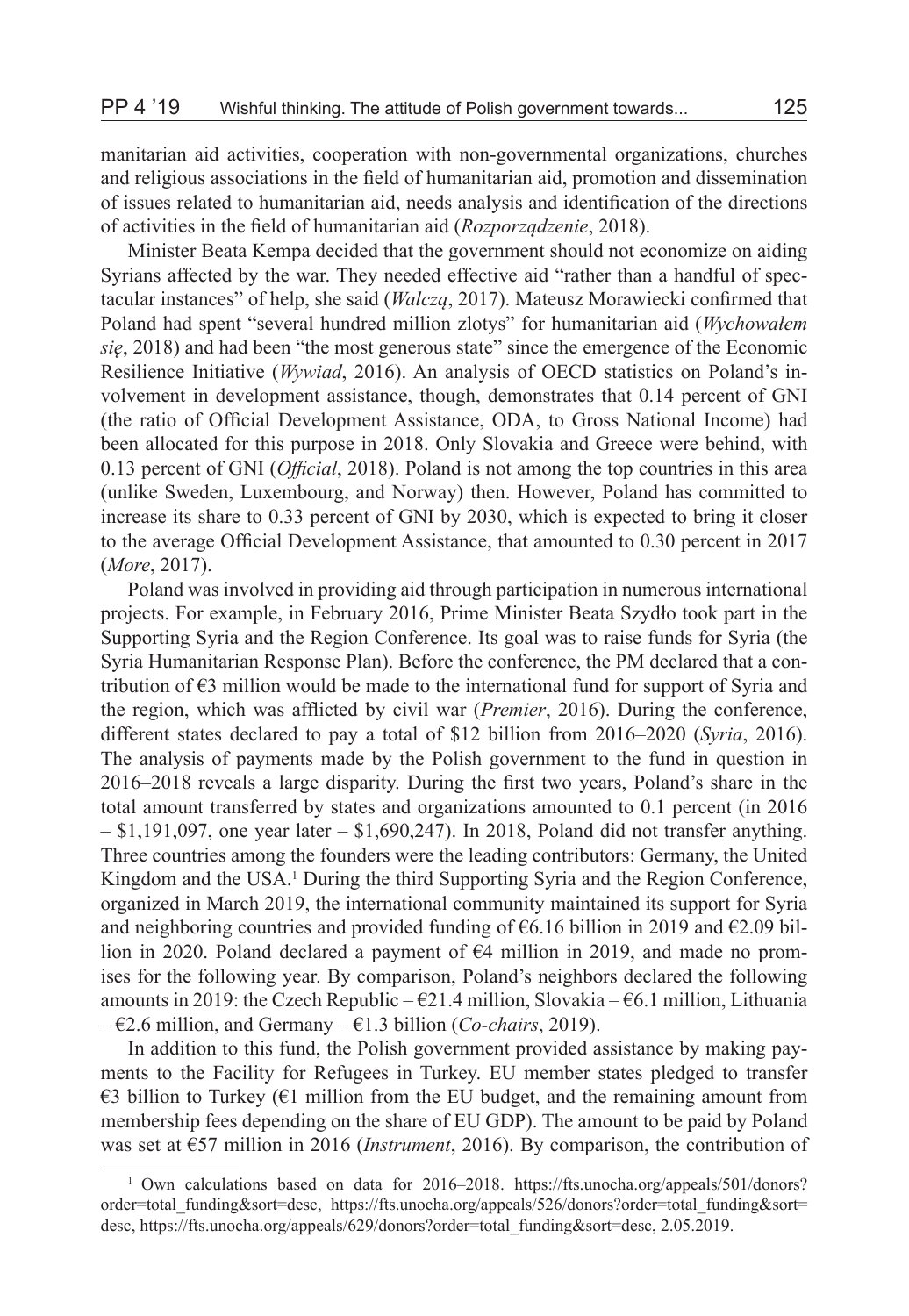Germany amounted to  $6427.5$  million, the United Kingdom –  $6327.6$  million, and France  $\epsilon$ 309.2 million (Ibid.).

In December 2017, Poland signed an agreement with the European Investment Bank regarding participation in the Economic Resilience Initiative (ERI). Its aim is to support the economies of Southern Neighborhood and Western Balkan countries (including investment financing, development of the private sector, job creation in Algeria, Egypt, Jordan, Lebanon, Libya, Morocco, Palestine, Syria, Tunisia, Albania, Bosnia and Herzegovina, Macedonia, Kosovo, Montenegro and Serbia) (*Economic*, 2019). In 2017, Poland declared a payment of €50 million (*Polska przekazuje*, 2017). At the time, this was the biggest contribution, as Italy declared to pay  $\epsilon$ 45 million, Slovakia –  $\epsilon$ 2 million, Slovenia –  $\epsilon$ 500,000, and Luxembourg –  $\epsilon$ 400,000 (Bodalska, 2017).

In 2016, the government allocated PLN 124.3 million for humanitarian operations. This amount included PLN 16.4 million transferred through Polish diplomatic missions and non-governmental organizations, and PLN 107.9 million for assistance to be provided by specialized UN and EU humanitarian agencies (including PLN 73.2 million for the Facility for Refugees in Turkey) (Szczęch, 2018). This means that Poland donated PLN 51.1 million on its own initiative in 2016.<sup>2</sup>

Next year, Poland increased its humanitarian aid, spending over PLN 167.4 million, including PLN 106.7 million allocated to the Facility for Refugees in Turkey, PLN 29.3 million for bilateral assistance and PLN 30.5 million for multilateral assistance (*Poland*, 2018, p. 44). The total amount spent on humanitarian aid in 2017 was comparable to the planned expenses for the Chancellery of the President of Poland (PLN 168.3 million) and much lower than the maintenance of the Chancellery of the Sejm (PLN 481.6 million) (*Dochody*, 2017). In 2018, the payment for the Facility for Refugees in Turkey amounted to €12,589,311 (*Plan współpracy*, 2018, p. 32). The package for humanitarian aid in the Middle East under bilateral and multilateral measures amounted to PLN 26,783,831 (Ibid., p. 45).

Thanks to the involvement of Polish NGOs, projects were implemented in the Middle East, in Lebanon, Jordan and Iraq. In February 2018, PM Mateusz Morawiecki paid a visit to Lebanon. Its purpose was to confirm the continuation of assistance for Syrian refugees there, and to undertake new initiatives. Those included \$10 million for the construction of a housing estate (for around 10,000 people) and houses (for 1,000 people) for refugees in 2018 (*Premier*, 2018c). Patryk Strzałkowski wrote in an article that in one year since these declarations had been made, the plans had apparently not been implemented (Strzałkowski, 2019).

The Polish Center for International Aid has been involved in helping refugees in Lebanon. Its employees have supported support Syrian refugees in this country since 2012. In 2017, PLN 2,993,416 was transferred for Syrian refugees and the local population in the Bekaa Valley, Lebanon Mountains, Beirut suburbs and Akkar province for aid in winter (*Wyniki*, 2017). Additionally, a total of PLN 6,248,898 was allocated to improve humanitarian conditions in the Akkar province (access to health care, ensuring accommodation) (Ibid.). The programs financed medical assistance and covered the renovation

<sup>&</sup>lt;sup>2</sup> The amounts were allocated over a longer period of time making it difficult to convert them to a single currency for comparison. In order to avoid miscalculations the author decided to maintain the currencies used in source materials.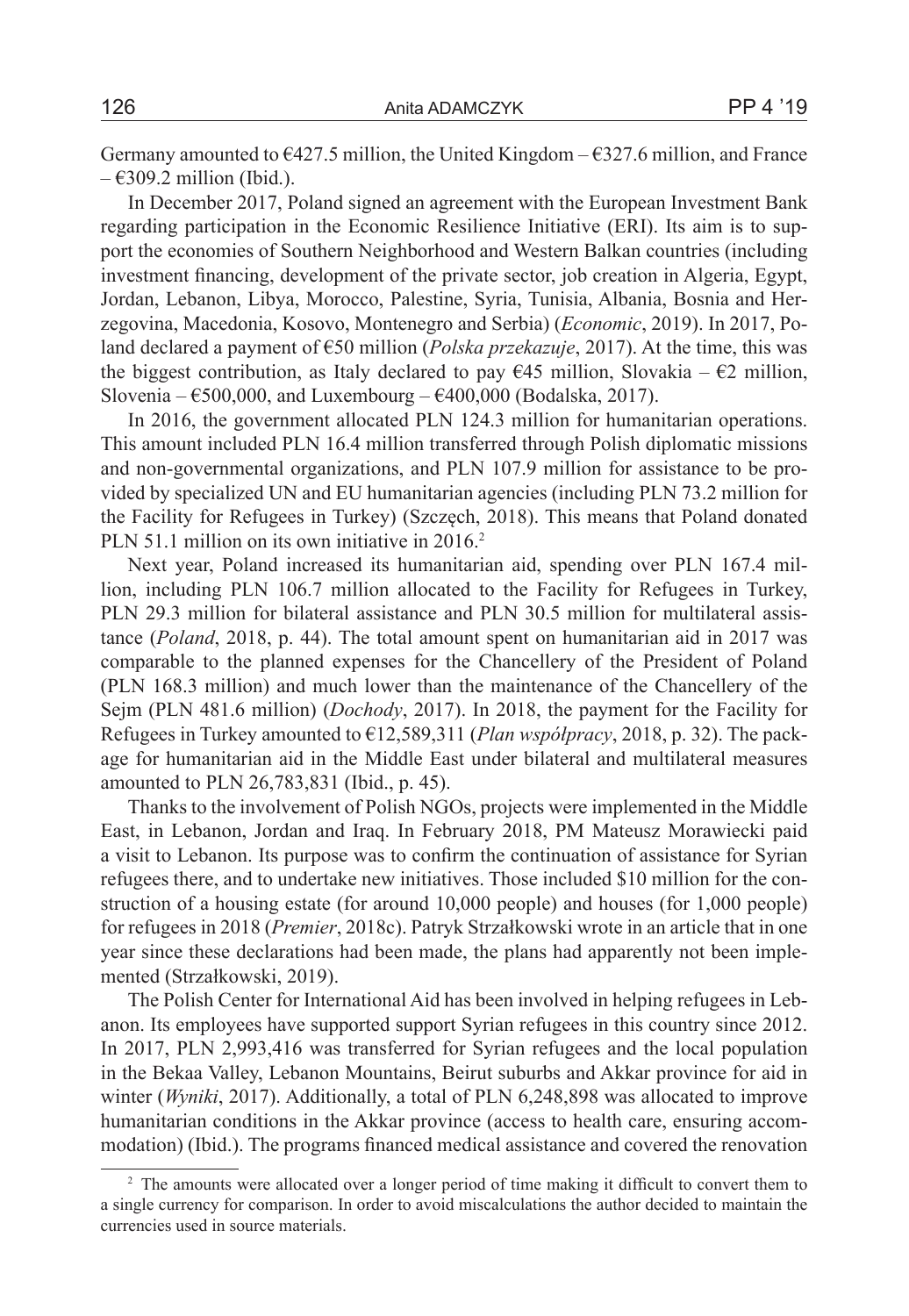costs of residential premises. As part of the Humanitarian Aid in the Middle East 2018 Contest, co-financed by the Ministry of Foreign Affairs, in total, PLN 5,179,335 was transferred (under modules I and II) in 2018 (*Wyniki*, 2018), followed by a further PLN 6,566,489 (under modules I and II) in the next year (*Wyniki*, 2019a). An open contest, Polish Development Aid 2019, ensured PLN 999,902 (in 2019) and PLN 1,484,251 (in 2020) for development assistance in northern Lebanon (*Wyniki*, 2019b).

In addition to cooperating with the Polish Center for International Aid, the government also implemented aid projects for Syria with the papal foundation Aid to the Church in Need. On March 1, 2017, Prime Minister Beata Szydło announced that she would support the reconstruction and operation of Syrian hospitals and schools to the amount of PLN 1.5 million from the budget reserve (*Rząd*, 2017). As part of the cooperation in 2017, 680 apartments were selected for renovation; the cost of this aid was estimated at approximately PLN 4 million (*Premier*, 2017). In 2017, Aid to the Church in Need alongside the Father Werenfried Foundation transferred PLN 20 million to Syria (*Syria*).

The Polish government has also declared the transfer of  $E1.1$  million to the European Union Emergency Trust Fund for stability and addressing the root causes of irregular migration and displaced persons in Africa. The fund was established in November 2015 in Valletta during the EU-Africa summit (*Szczyt*, 2015; *Nadzwyczajny*, 2015). In October 2017, at the EU summit, Prime Minister Szydło, declared further aid at PLN 7 million (Akune, 2017).

#### **Opening to refugees/immigrants**

Interviewed on May 24, 2017, President Andrzej Duda declared that "we definitely are not a closed state. We are an open state" (*Prezydent*, 2017).

The statements made by government members suggest that, despite their negative attitude to relocation and resettlement, they were open to helping refugees/immigrants. During a debate in the European Parliament on January 19, 2016, Prime Minister Szydło announced that Poland had admitted around one million refugees from Ukraine, whom nobody wanted to help. It should be noted that in 2015, the number of applications for international protection submitted by Ukrainian citizens amounted to 2,305 (of whom 2 people were granted refugee status in the first and second instance) (*Zestawienie roczne*, 2015). This statement triggered a response from the Ukrainian ambassador to Poland, Andriy Deshchytsia, who said that these were not refugees but economic migrants (*Milion*, 2016). Łukasz Łotocki observed that "speaking about one million refugees from Ukraine was a certain semantic abuse" (Łotocki, 2019, p. 357).

Speaking at the Supporting Syria and the Region Conference organized in London at the beginning of February 2016, PM Szydło continued to maintain that Poland had admitted refugees although on this occasion she mentioned a consent to admit only "several hundred refugees" (*Premier*, 2016). This number concurred with the statistics of the Office for Foreigners that reported that 128 people were granted refugee status in the first and second instance in 2016, which accounted for 1% of all applications submitted in that year (*Zestawienie roczne*, 2016).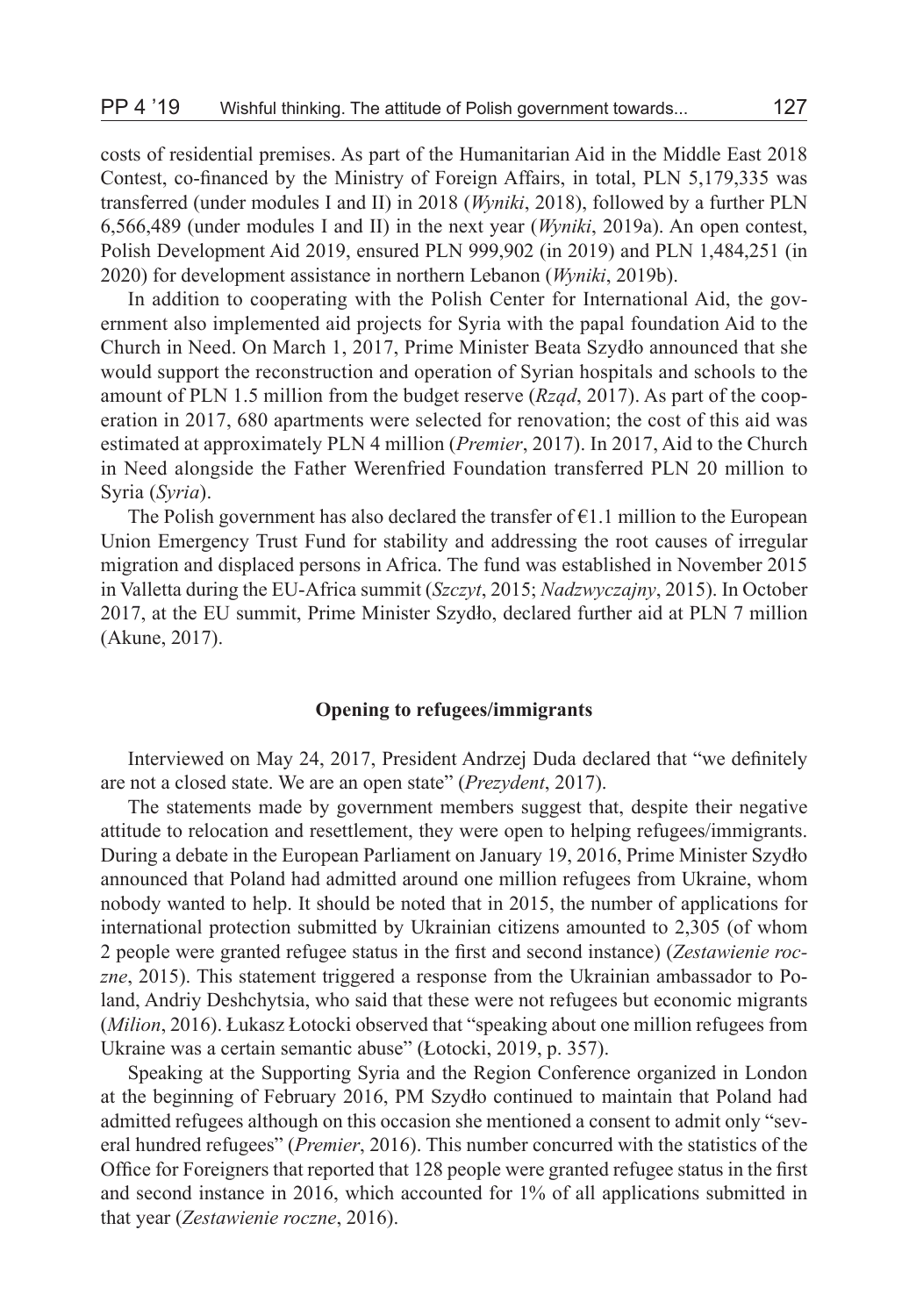In addition to Beata Szydło, Mateusz Morawiecki also spoke about Poland's openness to admitting refugees/immigrants. Interviewed by a CNN journalist in January 2016, during the World Economic Forum in Davos, as the Minister of Development he stated that "we have thousands of immigrants from the east of Ukraine whom we support" (*Wywiad*, 2016). It can be presumed that the Minister was not referring to migrant workers, but only to people who needed protection; however, this status was not granted to so many Ukrainians in Poland. During his visit to Davos, Morawiecki was also interviewed by Bloomberg Television. Addressing the migration crisis and our contribution to its solution, he stated, among other things, that Poland had admitted 350,000 refugees from Ukraine (Maciejewicz, 2016). Analyzing the statistical data, it can be assumed that Morawiecki was referring to the data on first applications for residence permits submitted by foreigners in Poland. According to Eurostat, in 2014, there were 355,418 applications, including 247,397 submitted by Ukrainians (*Residence*, 2015).

Interviewed by Trwam Television, on the program *Rozmowy niedokończone* [Unfinished conversations] (December 2017) after he assumed the office of Prime Minister, Mateusz Morawiecki merely said that Poland had admitted "large numbers of refugees" from war-ridden parts of Ukraine, which the EU failed to notice. He stressed that, in this way, we help to mitigate "tensions on the eastern flank of the EU" (*Rozmowy niedkończone*, 2017). Ukrainian Minister of Foreign Affairs, Pavlo Klimkin was of a different opinion, though. He said that it was Ukrainians who were helping Poland, supporting its economy (*Morawiecki*, 2017). Speaking on TVP Info Television in January 2018, the PM stressed Poland's contribution to mitigating tensions on the EU eastern border once more, and said that "we have admitted at least tens of thousands, maybe even well over one hundred thousand refugees from Ukraine but we have not granted them asylum status" (Kozłowska, 2018).

In a conversation with Jean-Claud Juncker on January 9, 2018, PM Morawiecki spoke about the strict rules in granting asylum, the thousands of asylum applications submitted in Poland and the small number of positive decisions (*Czaputowicz*, 2018). It appears that the PM confused the instrument of asylum with the status of a refugee, or some other instrument of international protection. In Poland, thousands of asylum applications have not been submitted for many years.<sup>3</sup> According to data from the Office for Foreigners for 2015–2018, the largest number of applications for asylum, 118, was submitted in 2015, followed by the smallest number, 23, one year later (*Zestawienie roczne*, 2015–2018). Speaking to the European Parliament in Strasbourg on July 4, 2018, the PM gave the number of 1.5 million citizens of Ukraine for whom Poland had become home, including refugees fleeing from Russian aggression. He stressed, however, that "they are not registered as refugees in Poland, but this is so only because our procedures allow them to obtain work permits much more easily and to pursue their own and their families' well-being, while supporting the economy of Poland and the EU" (*Debata*, 2018). The Ukrainians mentioned by the PM were therefore economic migrants, not those seeking protection. They do not burden the state budget, they support it.

The PM maintained his position on the admission of over one million Ukrainians during an interview for the daily newspaper *Le Figaro* (No. 162, winter 2018–2019). Refer-

<sup>&</sup>lt;sup>3</sup> Asylum here refers to Polish internal legislation. In Poland, asylum has a constitutional status regulated by Art. 56 section 1 of the Polish Constitution of 1997. It is not the same as refugee status.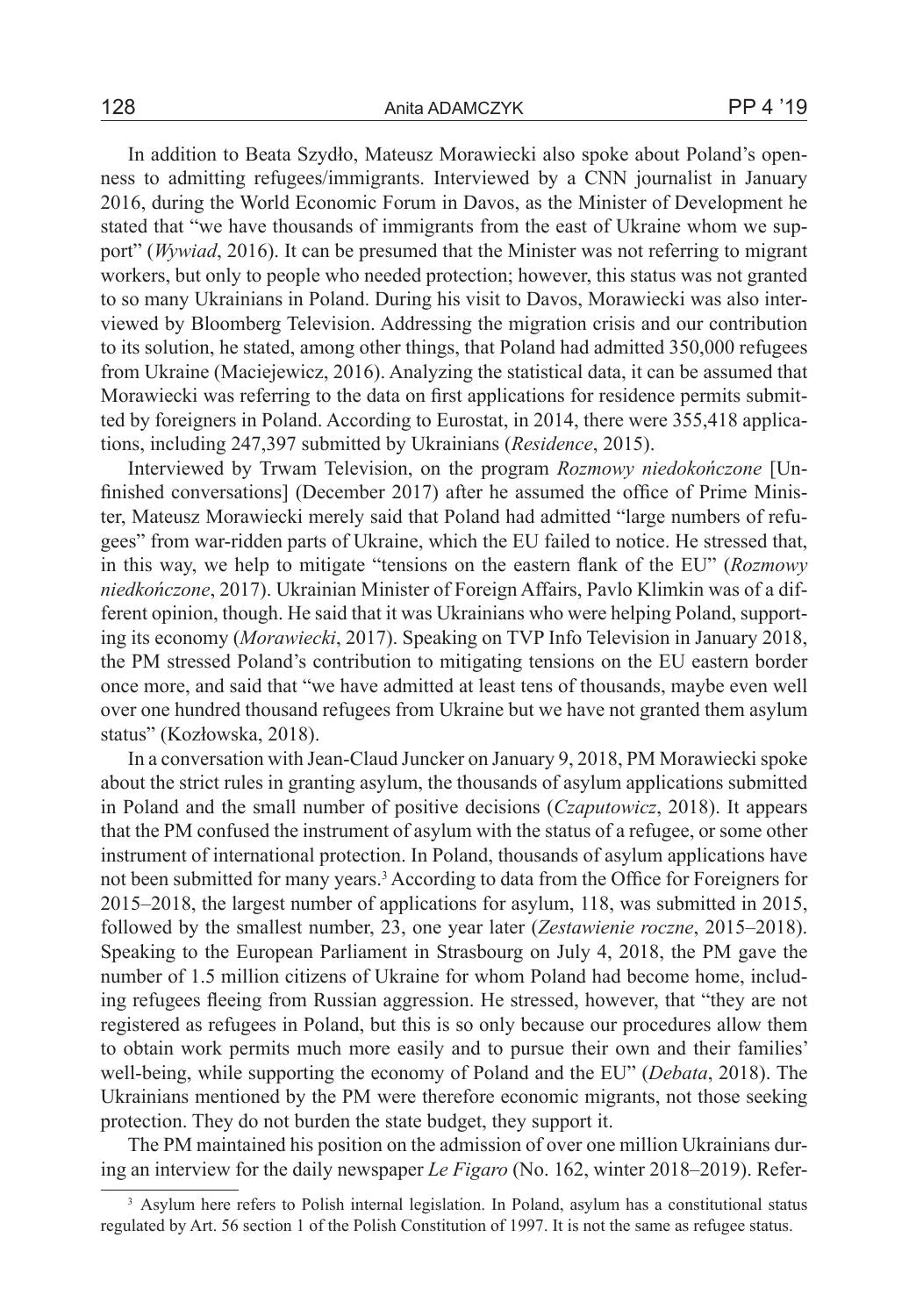ring to the issue of immigrants, he reminded readers that Poland had admitted 1.5 million Ukrainians, 10% of whom had come from the war-torn area. It is not clear, however, who the PM had in mind – the citizens of Ukraine who came looking for employment, or those seeking protection. His statement clearly implied that Poland had provided shelter for 150,000 Ukrainians from war-torn areas (*Morawiecki*, 2019).

In the opinion of PM Morawiecki, openness was demonstrated not only to Ukrainians but also to Chechens. In a Future of Europe debate organized on June 25, 2018 in the Natolin European Center, and attended by Wolfgang Schäuble (the head of the Bundestag), the PM said that there were over 25,000 people from Chechnya in Poland (*Natolin Debate*, 2018). Yet the statistics of the Office for Foreigners do not feature a separate category for Chechens who are registered as Russian citizens, 11,415 of whom held valid documents confirming their right to stay in Poland as of January 1, 2018 (*Zestawienie roczne*, 2018).

Another person denying that Poland was closed to refugees/immigrants was Marek Suski, the head of the political cabinet of the PM. On April 21, 2018, at the Polish Institute in Vienna, during a meeting with the employees of the diplomatic and consular corps, Austrian deputies and representatives of the media Suski stated that "Poland admits the largest number of refugees when it comes to refugees seeking work on the basis of work permits released for the first time" (*Spotkanie*, 2018). To confirm this, he referred to Eurostat data on residence permits (including extensions) and temporary work permits issued in Poland in 2016, which amounted to 585,000 permits. The number provided by the Minister did not correspond to the number of refugees in Poland. According to the Office for Foreigners, 128 people were granted refugee status in 2016. In addition, refugees did not come to our country in search of work, as assumed by the head of the PM's political cabinet. Suski also quoted Eurostat data from 2016 on first permits for residence issued, excluding the numbers of work permits registered (*New high*, 2017, p. 2). He compared these numbers to those in the United Kingdom (865,000), Germany (505,000), France (235,000) and Italy (222,000) (*Spotkanie*, 2018).

According to the Minister of Foreign Affairs Jacek Czaputowicz, Poland has admitted 2,700 immigrants "sent by Western Europe." The Minister said that in an interview for *Le Figaro*, published on April 5, 2018 (*Szef*, 2018). He also stated that, due to the low standard of living in Poland, they had left. This triggered a response from the Ministry of Foreign Affairs that explained that the Minister did not mean people who came under the relocation mechanism, but those for whom Poland was the first country to enter the EU, and who applied for international protection in another EU country and, therefore, had to return to Poland under EU law. The Ministry also stated that approximately 3,700 people were transferred to Poland in 2015–2017 (*Nie przyjęliśmy*, 2018; *Oświadczenie*, 2018). However, in the interview the Minister did not specify the period of time during which Poland admitted these 2,700 immigrants. His words about Poland admitting immigrants were not welcomed by the right side of the political scene. For instance, deputy Krystyna Pawłowicz and publicist Witold Gadowski expressed their dissatisfaction. In an interview for the website wPolityce.pl, the latter stated that either "the government is lying to the public, or Minister Czaputowicz does not know what he is saying. In either case, we have a sufficient reason to immediately dismiss the Minister. It's a scandal. If immigrants have been admitted without informing the public, the government has broken its election promises and betrayed its citizens" (*Nasz*, 2018).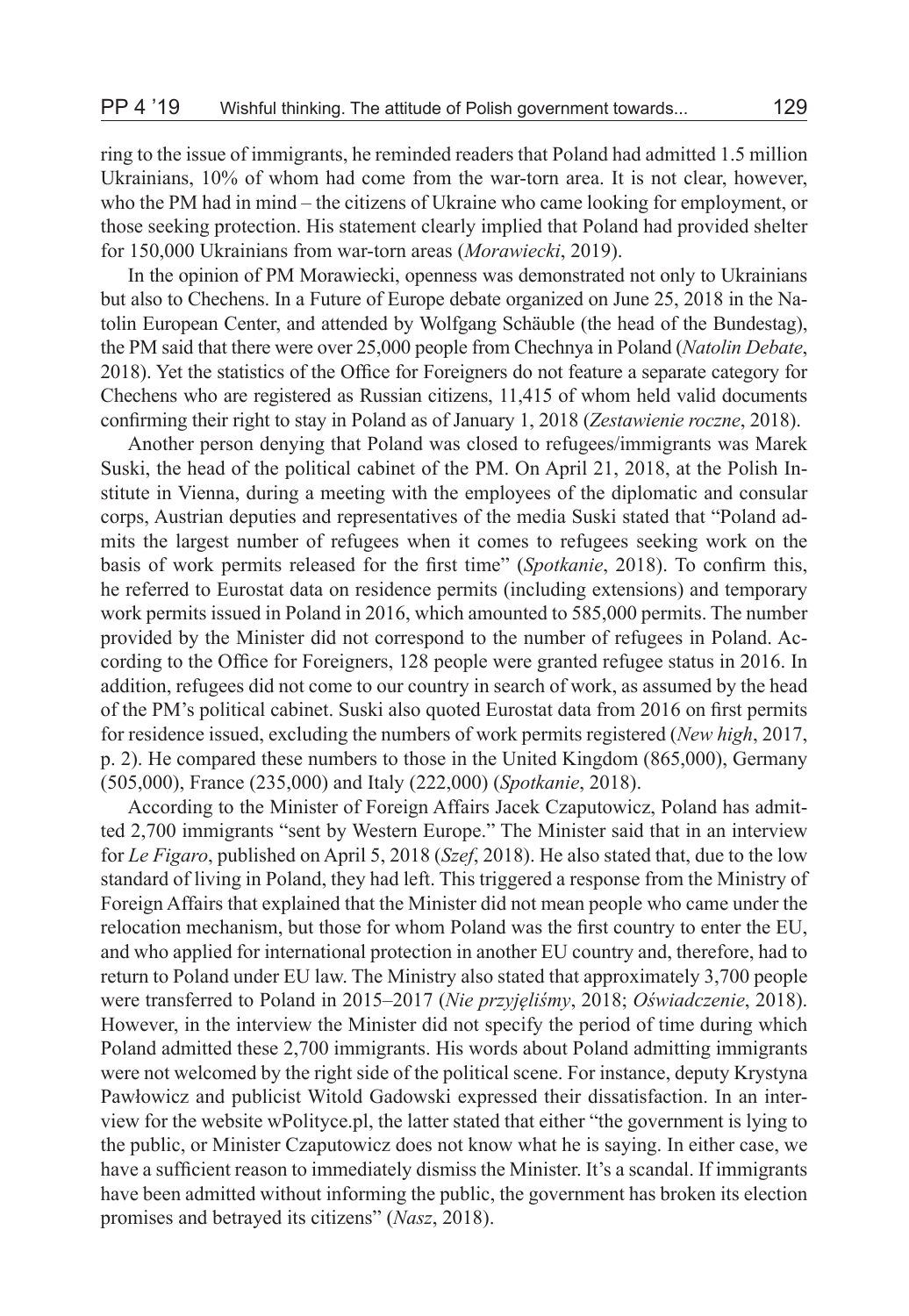The fact that over one million Ukrainians were admitted to Poland was also confirmed by Mariusz Błaszczak. In October 2017, as the Minister of the Interior and Administration, he argued that "there are over one million of Ukrainian citizens in Poland part of whom have fled the war after Russia invaded their country, and another part are economic migrants. In his opinion, unlike Muslims, they integrate very well" (*Merkel*, 2018).

This narrative of representatives of the Polish government and some political parties has resulted in the issue of immigrants/refugees being connected in the political debate with the terrorist threat and poorer security. It has also been suggested that their presence will cause the outbreak of various diseases in Poland, as claimed by PiS Chairman Jarosław Kaczyński and the President of Poland Andrzej Duda. Developing an adequate immigration policy has also been impaired by the fact that government representatives have, in their statements, distorted the facts, and informed the public in Poland that large numbers of people who needed international protection have been admitted to Poland.

Despite the anti-immigrant government rhetoric, the number of foreigners in Poland has increased. According to statistics, as of January 1, 2019, the number of foreigners holding valid documents confirming the right of residence in Poland amounted to 372,239 (*Zestawienie roczne*, 2018). Compared to 2015, their number increased by 16,370.



**Table 1. Foreigners holding valid documents confirming the right of residence in Poland, 2015–2018**

**Source:** *Zestawienie roczne dotyczące postępowań prowadzonych wobec cudzoziemców w 2015, 2016, 2017, 2018 roku*, https://udsc.gov.pl/statystyki/raporty-okresowe/zestawienia-roczne/, 8.05.2019.

The largest proportion of foreigners holding documents confirming the right of residence in Poland came from neighboring countries, including Ukraine, Germany, Belarus and Russia. In 2015–2018, an increase in the number of citizens from India (by 5,787 people), China (by 3,326 people) and Vietnam (by 3,268 people) (own calculations) was observed.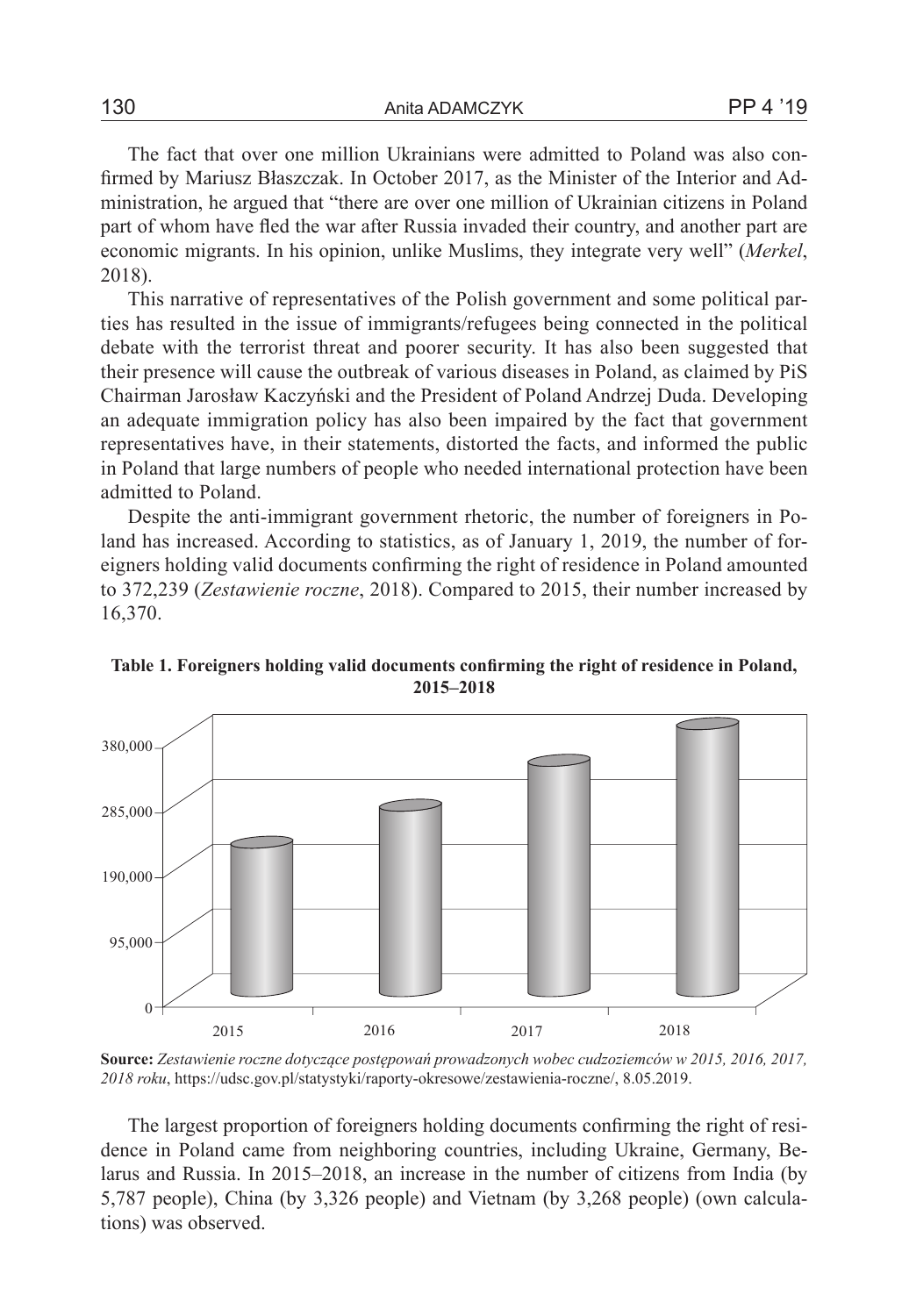In addition to the increase in the number of documents issued confirming the right of residence in Poland, the number of registered work permits also grew. In 2015–2018, it increased by 262,982 (from 65,786 to 328,778) (*Dane zbiorcze*, 2015, 2018). In 2018, most of them were granted to Ukrainians (72.5%), Nepalis (6%) and Belarusians (5.8%) (own calculations). An analysis of statistics for the number of permits issued shows that, over the four years examined here, the number of job seekers from the following countries increased: Azerbaijan (from 116 to 3,302), Bangladesh (from 319 to 8,341), India (from 1,425 to 8,362), Nepal (from 596 to 19,912), Moldova (from 1,488 to 6,035) and Georgia (from 88 to 2,752) (*Dane zbiorcze*, 2015, 2018). Taking into account only the first half of 2018, it can be noted that work permits were granted to over 6,800 citizens of Muslim countries (including, for example, Azerbaijan – 1,465, Bangladesh – 2,928, Morocco – 100, Pakistan – 467, Tajikistan – 345, Turkey – 571 and Uzbekistan 975) (*Dane zbiorcze za I połowę 2018*, 2018). This number is similar to that of people allocated to Poland under the relocation system.

The number of work permits issued should be added the number of foreigners working in Poland on the basis of a declaration of intent to employ a foreigner (1,582 225 declarations in 2018), as well as on the basis of seasonal work permits (138,334 permits registered in 2018).





**Source:** *Zezwolenia na pracę cudzoziemców w 2015, 2016, 2017, 2018*, http://psz.praca.gov.pl/web/urzad- -pracy/-/8180075-zezwolenia-na-prace-cudzoziemcow, 5.05.2019; *Oświadczenia o powierzeniu wykonywania pracy cudzoziemcowi, wpisane do ewidencji oświadczeń w 2015, 2016, 2017, 2018*, http://psz.praca. gov.pl/web/urzad-pracy/-/8180205-rejestracja-oswiadczen-pracodawcow-o-zamiarze-powierzenia-pracy-cu dzoziemcowi, 5.05.2019; http://psz.praca.gov.pl/web/urzad-pracy/-/8180211-oswiadczenia-o-powierzeniuwykonywania-pracy-cudzoziemcowi-wpisane-do-ewidencji-oswiadczen-obowiazujace-od-2018-r-, 5.05.2019.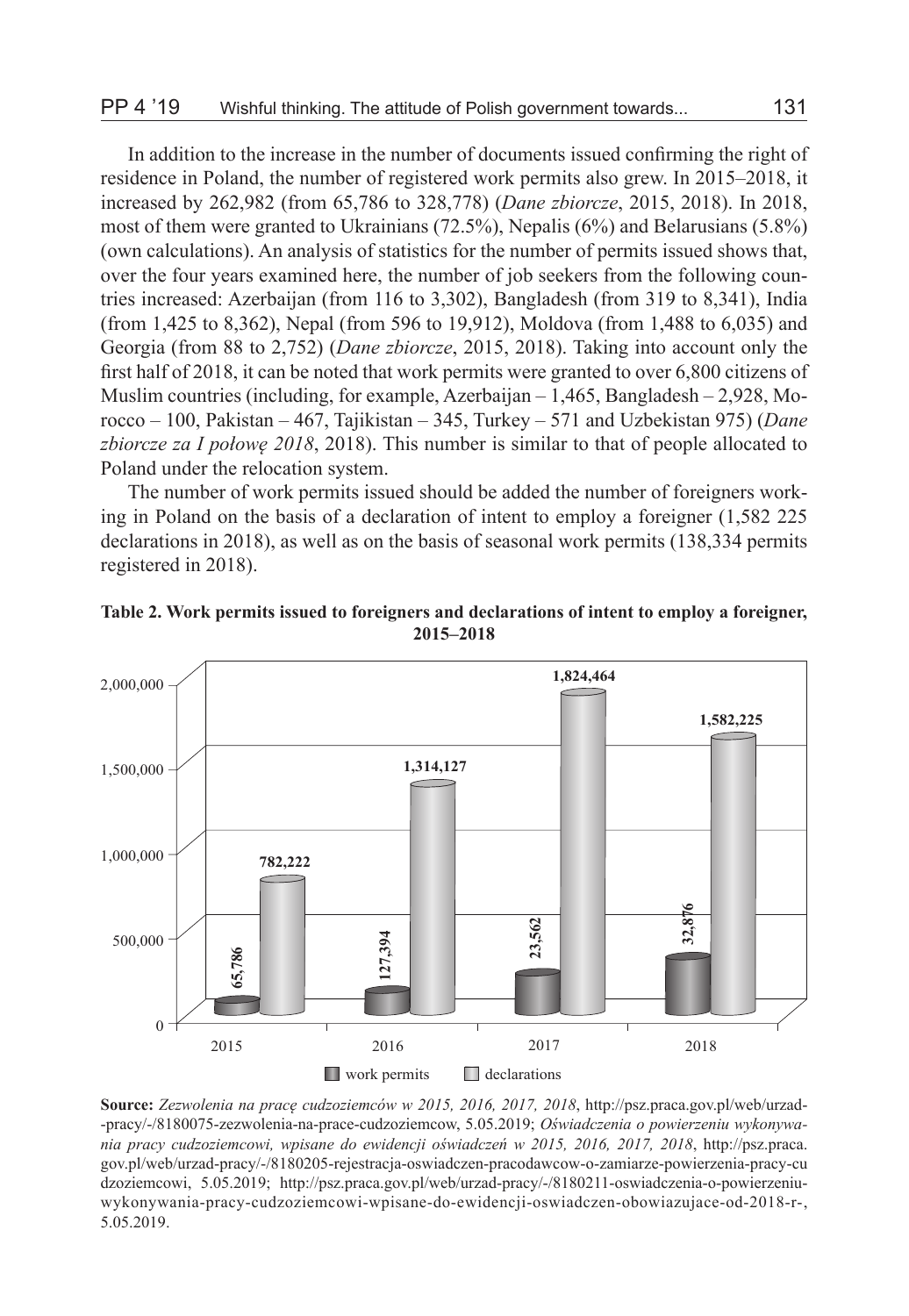In a conversation about state security on Trwam Television on September 20, 2018, Minister of the Interior and Administration, Joachim Brudziński, observed that there had been an increase in the number of economic migrants, "whose skin color indicated that these are employees from outside of Europe" (*Rozmowy*, 2018). He explained this fact with the growing demand for workers in the agricultural sector, the growing number of foreign students and the free movement of people within Schengen area. He also stated that cheap labor should be recruited primarily from the countries of "the six," namely Ukraine, Belarus, Russia, Moldova, Armenia and Georgia. He believed that this was the case not only due to their easier access to the labor market, but also to their cultural and linguistic similarity (Ibid.).

According to Eurostat data, in 2017, Poland granted the largest number (683,228) of first permits for foreigner residence in EU countries (*First*, 2018, p. 2). Poland was followed by Germany (535,446 permits) and the United Kingdom (517,000 permits). One year earlier Poland came second (585,969 permits) only to the United Kingdom (865,894) (*New high*, 2017, p. 2).

### **Attitudes to migration inside the Party**

The influx of immigrants to Poland aroused concerns among some members of the ruling party. Krystyna Pawłowicz was among those who, after the interview of the Minister of Foreign Affairs Jacek Czaputowicz in April 2018, expressed her outrage, writing on Twitter: "POLES are AGAINST! WE ARE LYING TO VOTERS! You will make us lose the election!" She reminded readers that PiS had declared in its election platform that Poland would not admit "any migrants from the EU's distribution list," while the Minister talked about 2,700 people sent to Poland from Western Europe (Pawłowicz, 2018a).

Krystyna Pawłowicz also wrote a letter to the Prime Minister and the Minister of the Interior and Administration, Joachim Brudziński. She published its content on Twitter on June 20, 2018 (Pawłowicz, 2018b). She criticized the policy of the government, accusing it of breaking one of the most important election promises, namely not admitting immigrants to Poland. In the letter she wrote, among other things: "Although Law and Justice promised in the election campaign that we would not admit migrants, or so-called refugees, I have been approached – recently in especially large numbers – by our voters who have been watching this situation and who have told me that more and more Muslim migrants and refugees are coming to Poland nevertheless" (Ibid.).

In her letter, deputy Pawłowicz asked sixteen questions, including the following: is it true that Poland has signed a bilateral agreement with Uzbekistan to admit workers from that country to Poland; is it true that hourly rates granted to these foreign employees are much higher than those of Polish employees; is it true that Poland has signed agreements with other Asian countries regarding the admission of employees to Poland; is it true that a Chinese ship that recently arrived in Poland was bringing Chinese workers (Ibid.)?

Deputy Anna Sobecka was another person concerned about the migration policy. On September 10, 2018, she filed an appeal to the Minister of the Interior and Administration regarding economic migrants from the Philippines, India, Bangladesh, Uzbekistan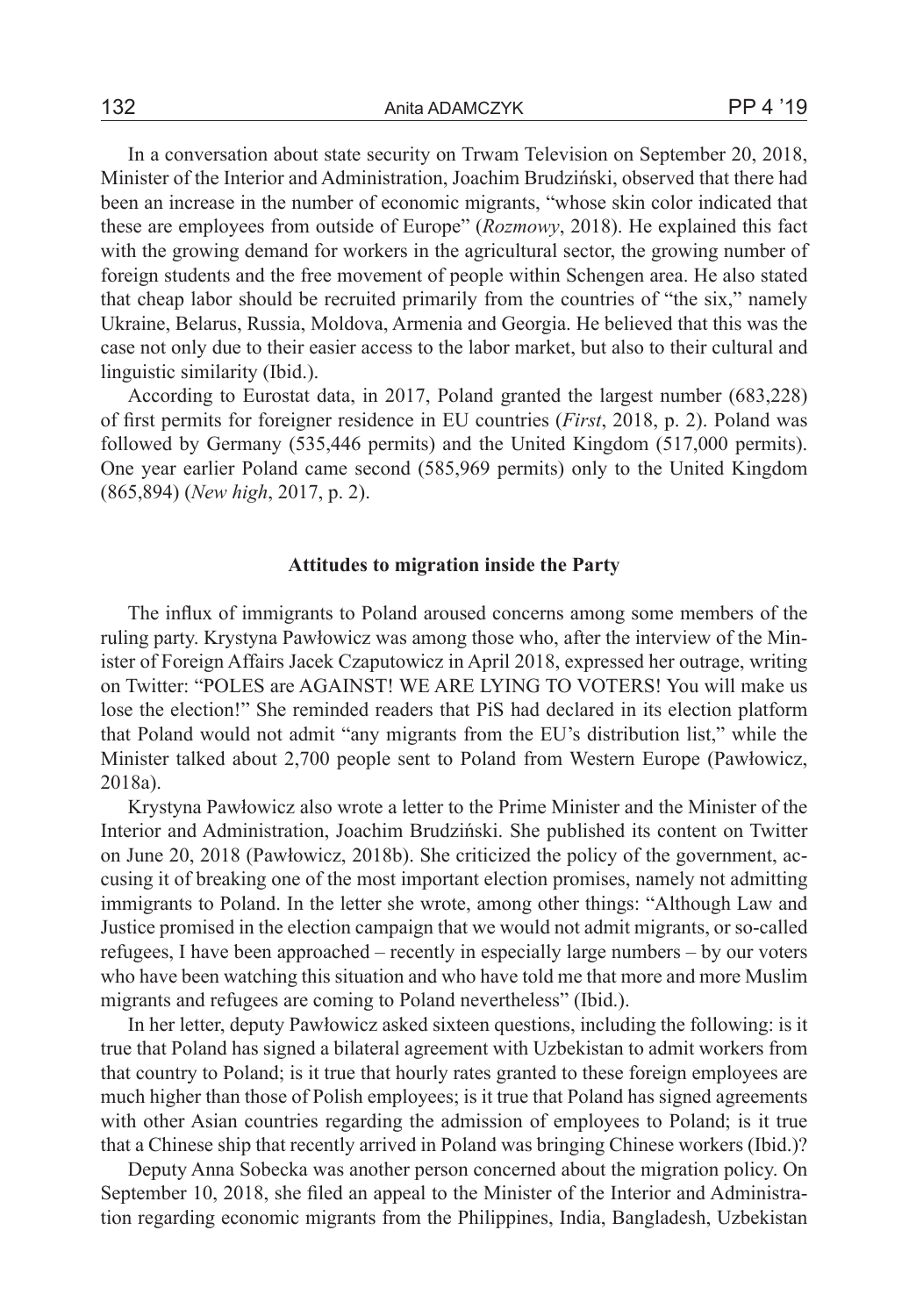and other Asian countries (*Interpelacja 23257*, 2018). She wrote that admitting economic migrants to Poland raises anxiety among Poles in relation to security, among other things. In connection with this she inquired about (1) the assumptions of current government policy as regards employing workers from Asian countries, (2) the number of employees who are expected to arrive in Poland by 2020, and (3) activities carried out with respect to bringing Poles from the former USSR states and preventing emigration from Poland (Ibid.).

The influx of cheap labor from the Middle and Far East, and Ukraine was also addressed by PiS deputy Barbara Bubula (*Interpelacja 26115*, 2018). She described to the Prime Minister the emergence of zones inhabited by foreign workers, damaging security in the area and the quality of services provided in companies employing immigrants, and that resulted in dismissals of Poles over 50 years of age. She also stated that "our citizens, voters who support us, expect policies that bravely protect the future sovereignty, independence and the identity of their homeland" (Ibid.). In connection with this, she inquired about halting the arrival of employees from the above-mentioned regions, implementing plans for mass repatriation and introducing incentives for Poles returning from emigration.

Two PiS deputies, Adam Ołdakowski and Jerzy Małecki, also stressed the fact that foreign employees are favored at the expense of Polish citizens. In their opinion, this may have an adverse impact on the economic emigration of Poles, on attitudes towards foreign employees and on deteriorating living standards of Poles (*Interpelacja nr 8801*, 2016).

The inquiries from PiS deputies might have been related to the Uzbek Jahon Information Agency reporting on the meeting of the delegation from the Agency for External Migration and Labor Relations of the Ministry of Labor and Labor Relations of Uzbekistan with representatives of the Polish government, the Chamber of Commerce in Poland and entrepreneurs, organized in May 2018 in Warsaw (*Взгляд*, 2018). The goal of the meeting was to discuss the details of admitting 3,000 migrant workers to Poland and signing a cooperation memorandum with ten Polish companies from the construction, clothing, agricultural and food industries. The employees of the External Work Migration Agency at the Uzbek Ministry of Labor met with the governors of the Łódzkie and Lubelskie regions. Prior to this, they concluded agreements with sixteen Polish companies (including employment agencies) that were tasked with recruiting Uzbek employees (Ibid.). It may be surprising that PiS members were warning Poles against an influx of Muslims, while representatives of the PiS government took part in a meeting aimed at bringing in Uzbek citizens, 90 percent of whom are Muslim.

In addition to the talks with Uzbekistan, negotiations on cooperation regarding the employment of Filipinos in Poland in the IT, construction and elderly care sectors were initiated (*Rząd*, 2018). They took place in July 2018. The meeting was attended by Stanisław Szwed (Secretary of State at the Ministry of Labor and Social Policy) and Patricia Ann V. Paez (ambassador of the Republic of the Philippines in Warsaw).

The issue of economic immigration to Poland became the reason for dismissing Paweł Chorąży, Deputy Minister of Investment and Development, in September 2018. His dismissal was related to an opinion he expressed on the subject of migration policy during a debate organized by the Jagiellonian Club. He said, among other things, that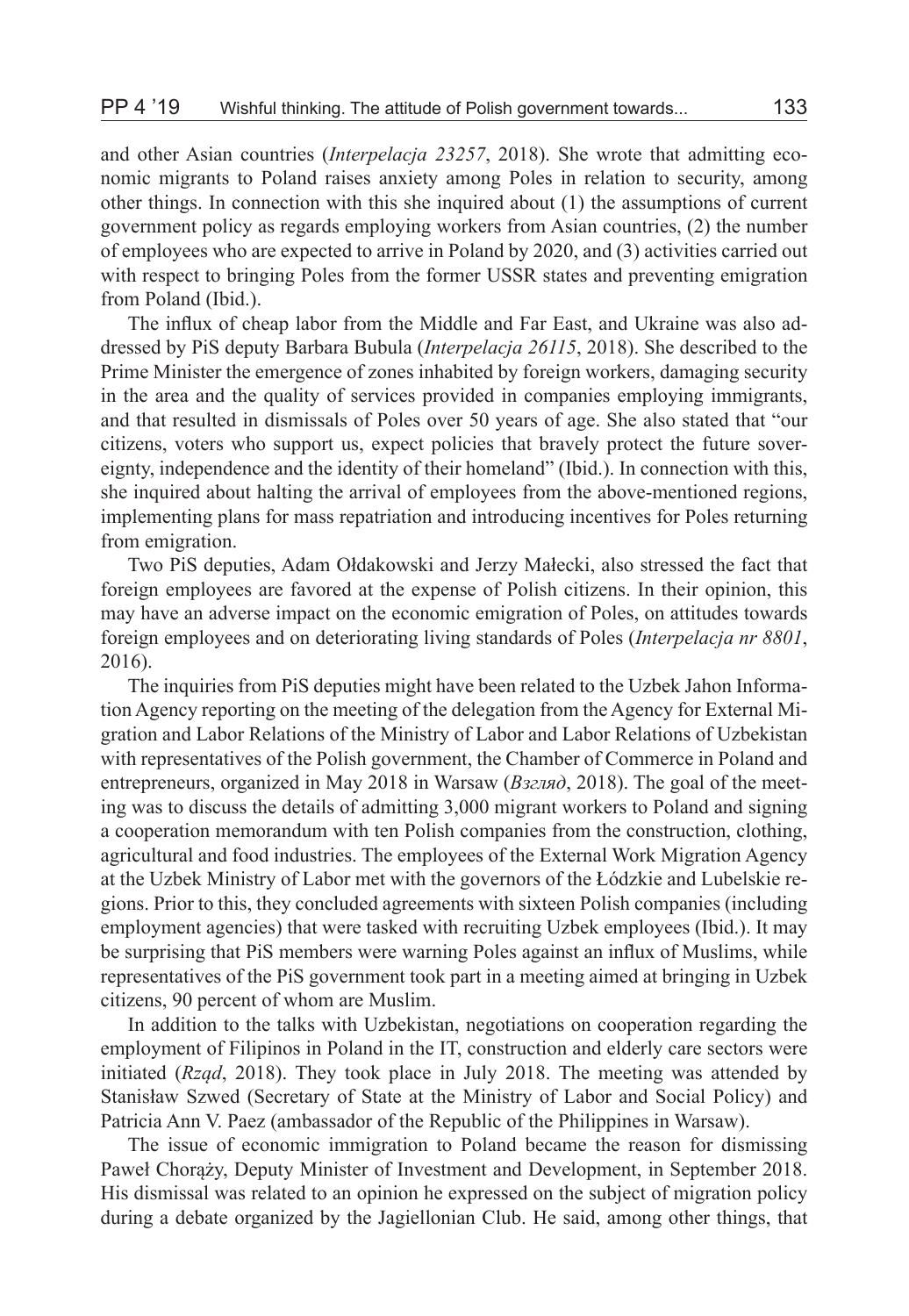the inflow of immigrants to Poland must increase to maintain the economy at the current level. The former Deputy Minister also argued that Poland "must, and even if it does not want to, it should" want immigrants, because they are behind the prosperity of the countries that have achieved the greatest success (*Wiceminister*, 2018). Chorąży also claimed that bringing repatriates from the East is expensive and, from the financial point of view, it is more profitable to attract immigrants from Asia or Ukraine to Poland (Szymański, 2018). Although politically incorrect, his statement is justified from an economic point of view. The "incorrectness" was related to the fact that the PiS government preferred repatriation in its migration policy. It considered it a priority to bring in repatriates rather than immigrants from the Middle East or Africa. However, taking into account economic factors, admitting repatriates is quite expensive, which is mainly related to the help they receive to resettle. A repatriate, and every member of their immediate family, can count on financial help from the state budget of up to PLN 6,000, for partial coverage of the costs of renovation, adaptation or furnishing of residential premises (Article 17(2), *Ustawa*, 2018a). Additionally, the financial assistance provided for the purchase of an apartment has increased to PLN 25,000 for a repatriate and a member of his immediate family (who runs the household together with him) (Article 17b (8a), Ibid.). The Polish state allocates up to PLN 300 a month for rent per repatriate (Article 17b (7), ibid.). The state budget also covers the costs of healthcare services for persons who have obtained Polish citizenship through repatriation; and the head of the district appropriate for the repatriate's place of residence bears the costs of his professional activation (Article 23 (1), ibid.). A repatriate can also receive financial support for his journey or flight to Poland, costs of living (twice the average monthly salary before tax) or costs related to a minor studying in Poland (Article 17 (1), ibid.).

On top of that, holders of the Polish Card<sup>4</sup> have received financial support pursuant to the amendment to the Law on the Polish Card of January 1, 2017. The new chapter 2a was added to the Law, which specifies the conditions for granting a cash payment for a period of nine months (Article 8c (1), *Ustawa*, 2018b) for each family member (including a minor).

To summarize this article, it should be stated that the thesis put forward at the beginning has not been fully confirmed. This is related to the fact that the PiS government has remained consistent and not changed its opinion on the relocation and resettlement of people who require international protection to Poland. Moreover, from the beginning the government has maintained the attitude that people in need should receive aid at the site of conflict or in neighboring states. The inconsistency in the migration policy has primarily been related to the fact that, contrary to the opinions that Poland is closed for foreigners, the number of immigrants arriving in Poland has actually increased. As pointed out above, according to Eurostat statistics, the largest number of first permits for foreigner residence in all EU countries was granted by Poland in 2017. This means that, despite the anti-immigrant government rhetoric, the number of foreigners in Poland has increased. Their number has grown even though the issue of immigrant influx has been associated with that of terrorist threat and reduced security level. Additionally, the statements of

<sup>4</sup> The Card is awarded to persons declaring their belonging to the Polish Nation and meeting the conditions stipulated in Art. 2(1) of the *Law of September 7, 2007 on the Polish Card* (*Ustawa z dnia 7…*, 2018b), Dz. U. 2018, item 1272.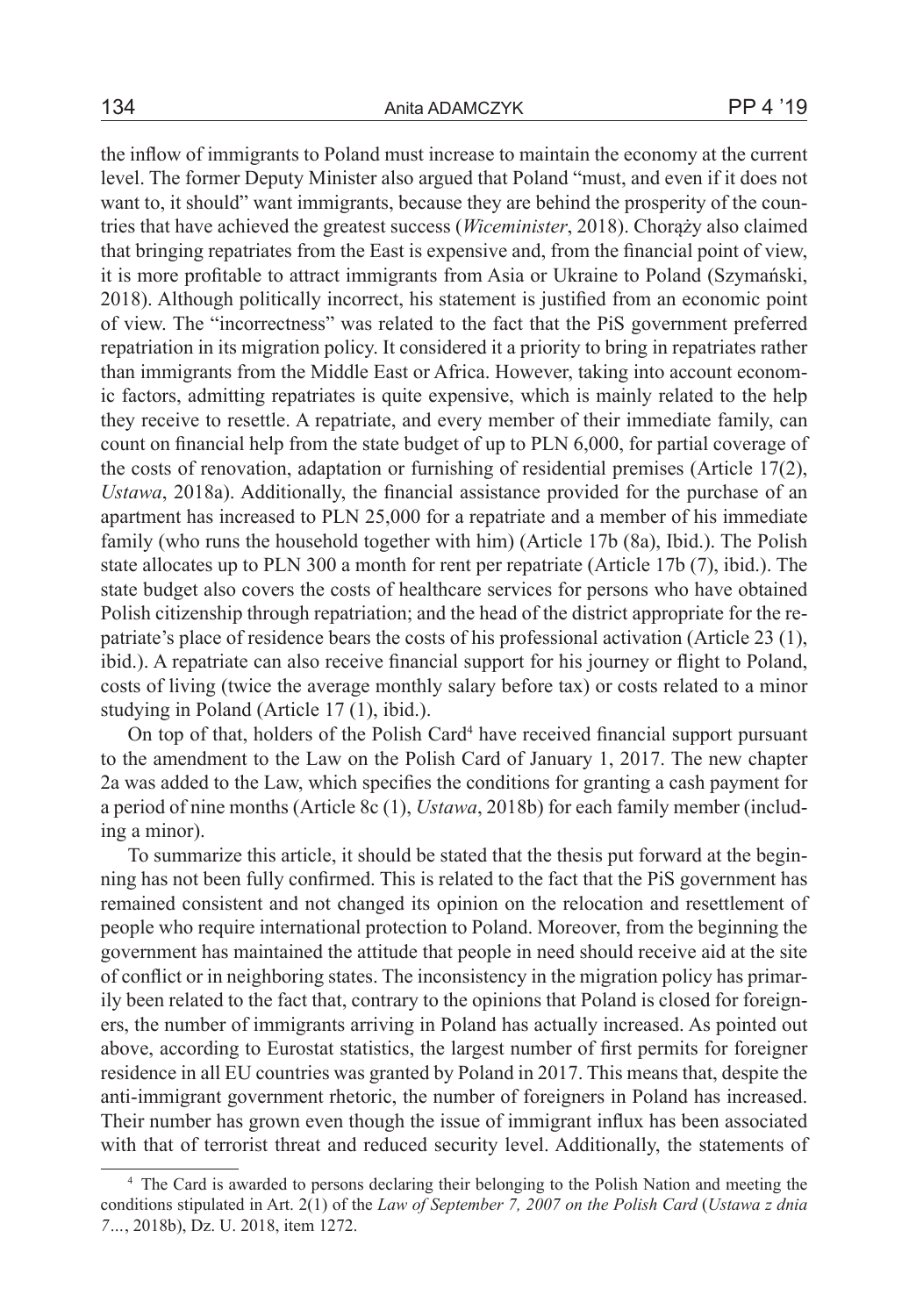the ruling party's politicians have implied concerns with Poland accepting Muslim immigrants, while government representatives have signed employment agreements with countries where Islam is the dominant religion.

The lack of coherence in Polish migration policy has resulted from the absence of a government document that would define such a policy. This has also translated into pursuing an *ad hoc* policy and the failure to develop a migration doctrine. This situation is dangerous as it makes Polish migration policy unpredictable.

Poland has recently joined a group of countries with a positive migration balance. Demographic forecasts are not favorable for Poland, and the employment gap is growing. Immigrants may solve these problems. However, their influx, combined with an inadequate immigration policy, including integration policy, and claims that they pose a threat to the security of the state and its citizens may bring unpleasant results.

#### **Bibliography**

- Akune, JK (2015), *Rzecznik rządu: Beata Szydło myli interes Polski z interesem PiS*, 23.09.2015, TVP Info, https://www.tvp.info/21750766/informacje/polska/rzecznik-rzadu-beata-szydlo-myliinteres-polski-z-interesem-pis/, 15.05.2019.
- Akune (2017), *Szydło: Polka przekaże prawie 7 mln euro na unijny fundusz dla Afryki*, 19.10.2017, http://www.tvpparlament.pl/aktualnosci/szydlo-polska-przekaze-prawie-7-mln-euro-na-unijny-fundusz-dla-afryki/34462359, 16.05.2019.
- Bodalska B. (2017), *Polska przekaże na rzecz migrantów 50 mln euro*, 20.09.2017, https://www. euractiv.pl/section/migracje/news/polska-przekaze-tym-roku-rzecz-migrantow-50-mln-euro/, 16.05.2019.
- *Взгляд из Польши* (2018): *трудовые мигранты из Узбекистана отличаются качественной и добросовестной работой*, 07.2018, http://www.uzbekistan-geneva.ch/vzglyad-iz-pol-shi-trudovye-migranty-iz-uzbekistana-otlichayutsya.html, 16.05.2019.
- *Co-chairs'Statement Annex* (2019): *Fundraising, Supporting the Future of Syria and the Region-Brussels III Conference Brussels*, 14 March 2019, https://www.consilium.europa.eu/ media/38579/14-03-2019-pledging-statement\_final\_rev.pdf, 28.04.2019.
- Communication from the Commission to the European Parliament, the European Council and the Council. Commission contribution to the EU Leaders' thematic debate on a way forward on the external and internal dimension of migration Policy, Brussels, 7.12.2017, https:// ec.europa.eu/home-affairs/sites/homeaffairs/files/what-we-do/policies/european-agenda-migration/20171207\_communication\_on\_commission\_contribution\_to\_the\_eu\_leaders\_thematic\_debate\_on\_way\_forward\_on\_external\_and\_internal\_dimension\_migration\_policy\_en.pdf, 7.05.2019.
- *Czaputowicz ogłosił, że Polska przyjęła 2700 migrantów* (2018), TVN24.pl, 11.04.2018, https:// www.tvn24.pl/wiadomosci-z-kraju,3/uchodzcy-w-polsce-czaputowicz-mowi-ilu-polskaprzyjela,828794.html, 6.05.2019.
- Dane zbiorcze za 2015, 2018 rok (2015, 2018), http://psz.praca.gov.pl/web/urzad-pracy/-/8180075 zezwolenia-na-prace-cudzoziemcow, 6.05.2019.
- Dane zbiorcze za I połowę 2018 roku (2018), http://psz.praca.gov.pl/web/urzad-pracy/-/8180075-zezwolenia-na-prace-cudzoziemcow, 6.05.2019.
- *Debata z premierem Polski Mateuszem Morawieckim na temat przyszłości Europy* (2018), sesja plenarna w dniu 4.07.2018, http://www.europarl.europa.eu/plenary/pl/vod.html?mode=chapter&vod Language=PL&vodId=1530687922990#, 8.05.2019.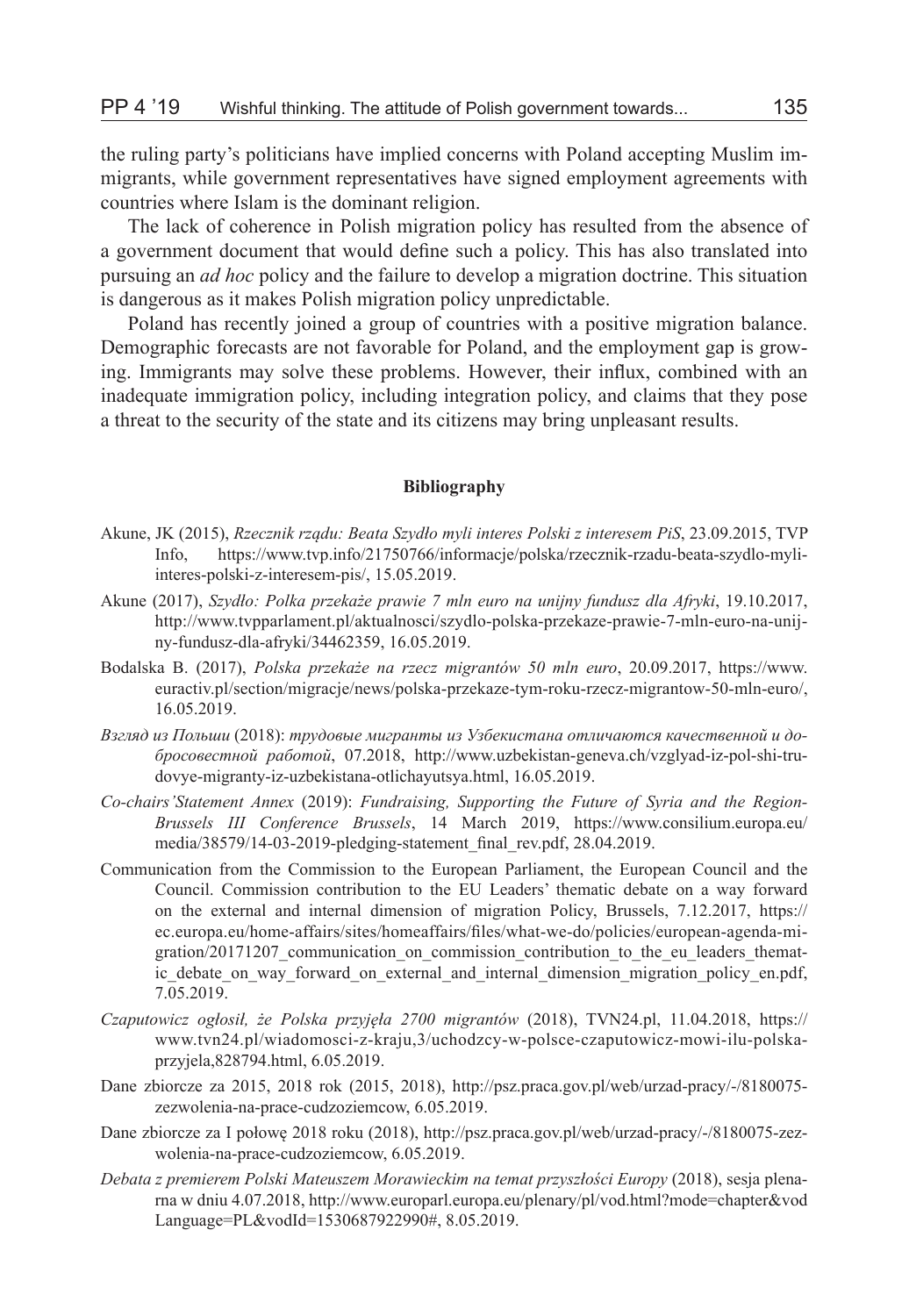- *Decyzja Rady (UE) 2015/1601 z dnia 22 września 2015 roku ustanawiająca środki tymczasowe w obszarze ochrony międzynarodowej na rzecz Włoch i Grecji*, Dz. U. UE L 2015.248.80.
- *Dochody budżetu państwa w 2017 roku* (2017), Załącznik nr 1, https://www.senat.gov.pl/download/ gfx/senat/pl/.../3276/.../881-\_zalaczniki.pdf, 7.04.2019.
- *Economic Resilience Initiative* (2019), https://www.eib.org/en/projects/initiatives/resilience-initiative/ index.htm.
- *Exposé premier Beaty Szydło* (2015) transcript, https://www.premier.gov.pl/expose-premier-beatyszydlo-stenogram.html, 2.11.2016.
- *First residence permits issued in the EU Member States remain above 3 million in 2017* (2018), "Newsrelease" Eurostat 25 November 2018, https://ec.europa.eu/eurostat/documents/2995521/ 9333446/3-25102018-AP-EN.pdf/3fa5fa53-e076-4a5f-8bb5-a8075f639167, 9.05.2019.
- *Instrument Pomocy dla Uchodźców w Turcji* (2016): *państwa członkowskie zgodne co do szczegółów finansowania*, Komunikat prasowy Rady UE, 3.02.2016, https://www.consilium.europa.eu/pl/ press/press-releases/2016/02/03/refugee-facility-for-turkey/, 7.05.2019.
- *Interpelacja nr 23257 do ministra spraw zagranicznych w sprawie zatrzymania procesu nielegalnego sprowadzania imigrantów do Polski* (2018), zgłaszający: Anna Elżbieta Sobecka, data wpływu: 21.06.2018, http://www.sejm.gov.pl/Sejm8.nsf/InterpelacjaTresc.xsp?key=459B8BBD, 9.05.2019.
- *Interpelacja nr 26115 do prezesa Rady Ministrów w sprawie konieczności wstrzymania napływu imigrantów* (2018), zgłaszający: Barbara Bubula, data wpływu: 12.09.2018, http://www.sejm.gov. pl/Sejm8.nsf/InterpelacjaTresc.xsp?key=B4WHGP, 9.05.2019.
- *Interpelacja nr 8801 do ministra rodziny, pracy i polityki społecznej w sprawie polityki imigracyjnej*  (2016), zgłaszający: Adam Ołdakowski, Jerzy Małecki, data wpływu: 19.12.2016, http://www. sejm.gov.pl/Sejm8.nsf/InterpelacjaTresc.xsp?key=2D5C203B, 9.05.2019.
- Kozłowska M. (2018), *Morawiecki: nie będziemy przyjmowali uchodźców z Bliskiego Wschodu i Afryki Płn.*, PAP 1.01.2018, https://www.pap.pl/aktualnosci/news%2C1229759%2Cmorawiecki-niebedziemy-przyjmowali-uchodzcow-z-bliskiego-wschodu-i-afryki-pln.html, 2.04.2019.
- Łotocki Ł. (2019), *Kryzys imigracyjny w Europie w polskim dyskursie publicznym w latach 2015–2018*, Warszawa.
- Maciejewicz P. (2016), *Morawiecki i Waszczykowski w Davos: Jeśli chodzi o uchodźców, to już jesteśmy najlepsi*, "Gazeta Wyborcza" 24.01.2016, http://wyborcza.pl/1,155290,19527773,morawieckii-waszczykowski-w-davos-jesli-chodzi-o-uchodzcow.html, 7.05.2019.
- *"Milion uchodźców z Ukrainy"* (2016). *Szymański: to nie seminarium naukowe, można mówić skrótem*, 20.01.2016, https://www.tvn24.pl/wiadomosci-z-kraju,3/szydlo-o-milionie-uchodzcow-zukrainy-konrad-szymanski-komentuje,612409.html, 6.05.2019.
- *Merkel* (2018): *Polska przyjmuje uchodźców, choć może innych niż reszta UE*, "Rzeczpospolita" 19.03.2018, http://www.rp.pl/Unia-Europejska/180319258-Merkel-Polska-przyjmuje-uchodzcow-choc-moze-innych-niz-reszta-UE.html, 6.04.2019.
- *Morawiecki w "Le Figaro" o Unii, Rosji, gospodarce, migracji i polskich reformach* (2019), "Gazeta Prawna" 10.02.2019, https://www.gazetaprawna.pl/artykuly/1396915,morawiecki-w-le-figaroo-unii-rosji-gospodarce-migracji-i-polskich-reformach.html, 16.03.2019.
- *Morawiecki o "przyjmowaniu uchodźców z Ukrainy". Szef ukraińskiego MSZ: my ratujemy polską gospodarkę* (2017), Polsat News, 9.12.2017, https://www.polsatnews.pl/wiadomosc/2017-12-09/ morawiecki-o-przyjmowaniu-uchodzcow-z-ukrainy-szef-ukrainskiego-msz-my-ratujemy-polska-gospodarke/, 9.05.2019.
- *More strategic focus would improve impact of Poland's foreign aid* (2017), 14.02.2017, http://www. oecd.org/newsroom/more-strategic-focus-would-improve-impact-of-poland-foreign-aid.htm, 18.04.2019.
- *Nadzwyczajny fundusz powierniczy UE na rzecz Afryki* (2015), Valetta, 12.11.2015, http://europa.eu/ rapid/press-release\_MEMO-15-6056\_pl.htm, 3.04.2019.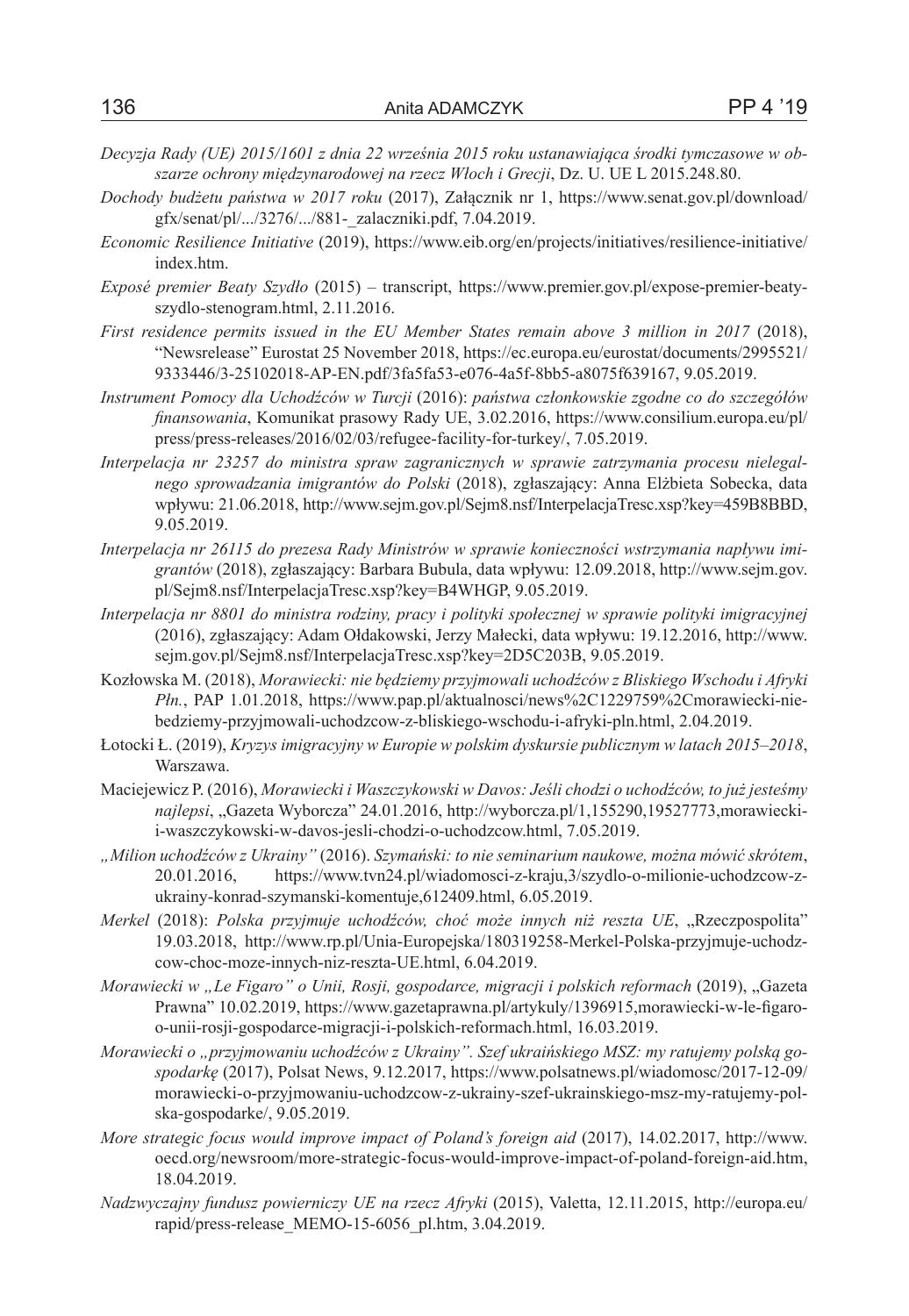- *Natolin Graduation Debate 2018 with Wolfgang Schäuble and Mateusz Morawiecki* (2018), https:// www.youtube.com/watch?v=3IG29QOPEBU&t=1s, 8.05.2019.
- *Nasz wywiad* (2018). *Gadowski: "Mówiąc o przyjęciu imigrantów szef MSZ wygadał się albo dał dowód swojej niekompetencji"*. Rozmawiał T. Plaskota, wPolityce.pl, 11.04.2018, https://wpolityce.pl/polityka/389745-nasz-wywiad-gadowski-mowiac-o-przyjeciu-imigrantow-szef-mszwygadal-sie-albo-dal-dowod-swojej-niekompetencji, 8.04.2019.
- *New high in first residence permits issued in the EU Member States in 2016* (2017), "Newsrelease" Eurostat 16 November 2017, https://ec.europa.eu/eurostat/documents/2995521/8456381/3- 16112017-BP-EN.pdf/e690a572-02d2-4530-a416-ab84a7fcbf22, 5.05.2019.
- *Nie przyjęliśmy żadnych uchodźców z relokacji* (2018), "Rzeczpospolita", 11.04.2018, http://www. rp.pl/Uchodzcy/180419862-MSZ-Nie-przyjelismy-zadnych-uchodzcow-z-relokacji.html, 12.04.2019.
- *Official Development Assistance 2018 Preliminary Data* (2018), https://www2.compareyourcountry. org/oda?page=0&cr=76&cr1=oecd&lg=en, 18.04.2019.
- *Oświadczenie Ministerstwo Spraw Zagranicznych* (2018), 11.04.2018, https://twitter.com/MSZ\_ RP/status/984042632899907590/photo/1?ref\_src=twsrc%5Etfw%7Ctwcamp%5Etweet embed%7Ctwterm%5E984042632899907590&ref\_url=https%3A%2F%2Fwww.tvn24. pl%2Fwiadomosci-z-kraju%2C3%2Fuchodzcy-w-polsce-czaputowicz-mowi-ilu-polskaprzyjela%2C828794.html, 12.05.2019.
- *Oświadczenia o powierzeniu wykonywania pracy cudzoziemcowi, wpisane do ewidencji oświadczeń w 2015, 2016, 2017, 2018*, http://psz.praca.gov.pl/web/urzad-pracy/-/8180205-rejestracja-oswiadczen-pracodawcow-o-zamiarze-powierzenia-pracy-cudzoziemcowi, http://psz.praca.gov. pl/web/urzad-pracy/-/8180211-oswiadczenia-o-powierzeniu-wykonywania-pracy-cudzoziemcowi-wpisane-do-ewidencji-oswiadczen-obowiazujace-od-2018-r-, 5.05.2019.
- Pawłowicz K. (2018a), Twitter 11.04.2018, https://twitter.com/KrystPawlowicz?ref\_src=twsrc%5Etfw %7Ctwcamp%5Etweetembed%7Ctwterm%5E984017950029045764&ref\_url=https% 3A%2F%2Fwww.newsweek.pl%2Fpolska%2Fpolityka%2Fjacek-czaputowicz-o-uchodzcachkrystyna-pawlowicz-reaguje%2Fkgbqsj8, 17.04.2019.
- Pawłowicz K. (2018b), Twitter, 20.06.2018, https://twitter.com/KrystPawlowicz/status/101006931923 6153344/photo/1?ref\_src=twsrc%5Etfw%7Ctwcamp%5Etweetembed%7Ctwterm%5E10100 69319236153344&ref\_url=https%3A%2F%2Fwww.fakt.pl%2Fwydarzenia%2Fpolityka%2F krystyna-pawlowicz-pisze-list-do-premiera-ws-migrantow%2F50vzxxz, 17.04.2019.
- *Plan współpracy rozwojowej w 2018 r.* (2018), MSZ, Warszawa grudzień 2018.
- *Polska przekazuje 50 milionów euro na inicjatywę wspierającą kraje dotknięte kryzysem migracyjnym* (2017), 6.12.2017, http://polskapomoc.gov.pl/Polska,przekazuje,50,milionow,euro,na,inicjaty we,wspierajaca,kraje,dotkniete,kryzysem,migracyjnym,2708.html, 18.04.2019.
- *Polska Współpraca Rozwojowa* (2018). Raport Roczny 2017, MSZ, Warszawa 2018, https://www.polskapomoc.gov.pl/Publikacje,2794.html, 15.04.2019.
- Potyrała A. (2018), *Unijny system relokacji w sprawozdaniach Komisji Europejskiej. Ocena i perspektywy*, "Przegląd Politologiczny", no. 2.
- *Premier Beata Szydło w Londynie: Polska przekaże 3 mln euro na pomoc humanitarną dla Syrii* (2016), 4.02.2016, https://www.premier.gov.pl/wydarzenia/aktualnosci/premier-beata-szydlo-w-londynie-polska-przekaze-3-mln-euro-na-pomoc.html, 18.04.2019.
- *Premier Beata Szydło: ok. 4 mln zł na odbudowę domów w Syrii* (2017), 11.04.2017, https://www.premier.gov.pl/wydarzenia/aktualnosci/premier-beata-szydlo-ok-4-mln-zl-na-odbudowe-domoww-syrii.html, 15.04.2019.
- *Premier Mateusz Morawiecki* (2018b): *Nasza polityka zagraniczna to polityka polskiej racji stanu*, 2.07.2018, https://www.premier.gov.pl/wydarzenia/aktualnosci/premier-mateusz-morawieckinasza-polityka-zagraniczna-to-polityka-polskiej.html, 2.05.2019.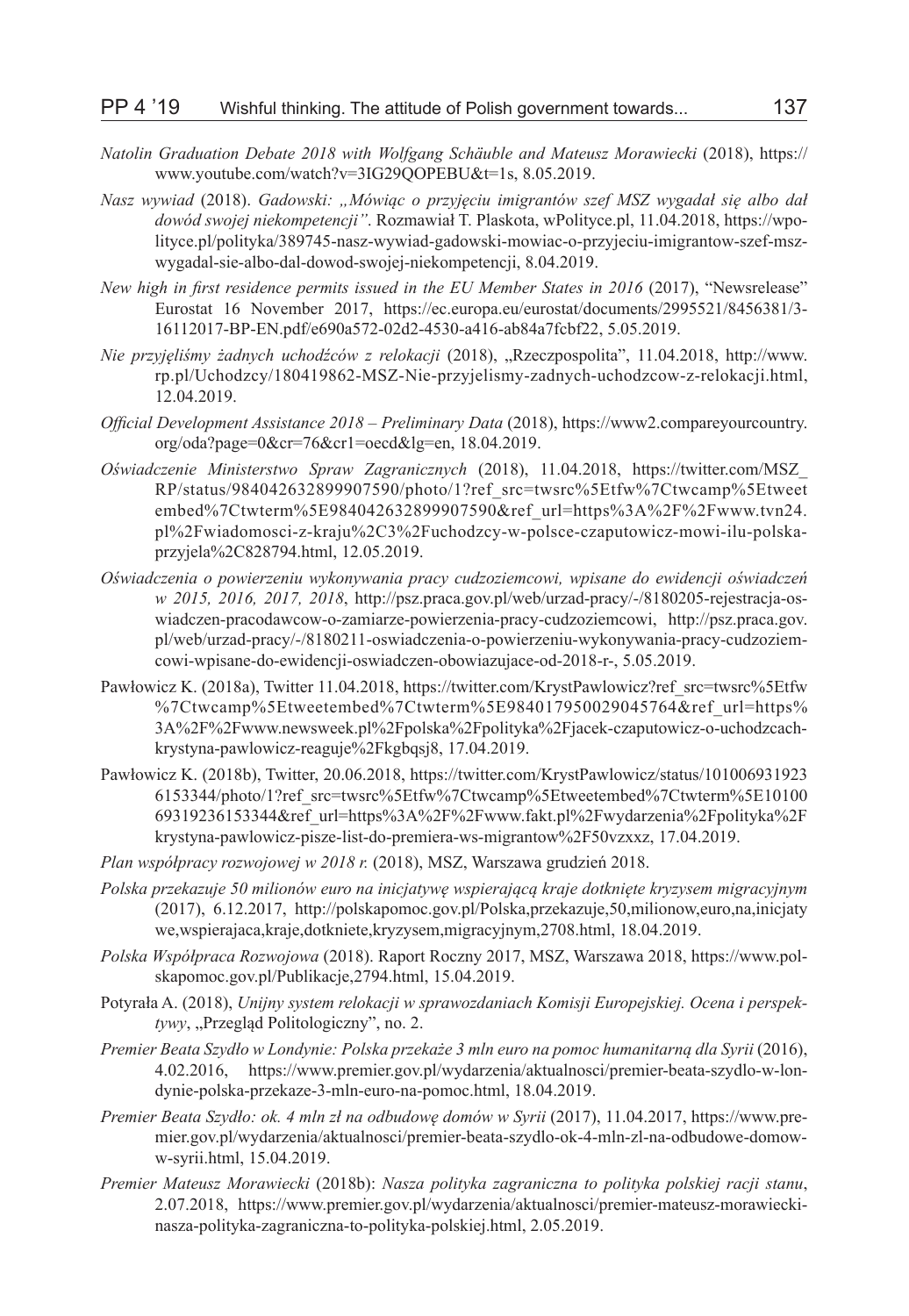- *Premier Mateusz Morawiecki z wizytą w Libanie* (2018c), 13.02.2018, https://www.premier.gov.pl/ wydarzenia/aktualnosci/premier-mateusz-morawiecki-z-wizyta-w-libanie.html, 2.05.2019.
- *Premier po nieformalnym szczycie UE: racja Polski ws. migracji została podtrzymana* (2018a), 20.09.2018, https://www.premier.gov.pl/wydarzenia/aktualnosci/premier-po-nieformalnymszczycie-ue-racja-polski-ws-migracji-zostala.html, 2.05.2019.
- *Prezydent "absolutnie negatywnie" o próbach nakładania na Polskę kar ws. relokacji* (2017), 13.06.2017, https://www.prezydent.pl/aktualnosci/wypowiedzi-prezydenta-rp/wystapienia/ art,237,prezydent-absolutnie-negatywnie-o-probach-nakladania-na-polske-kar-ws-relokacji-. html, 30.05.2019.
- *Prezydent dla PAP* (2017): *Potrzebna reforma wymiaru sprawiedliwości i zmiany w konstytucji*. Rozmawiali C. Bielakowski i T. Grodecki (PAP), 24.05.2017, https://www.prezydent.pl/aktualnosci/wypowiedzi-prezydenta-rp/wywiady/art,109,prezydent-dla-pap-potrzebna-reforma-wymiaru-sprawiedliwosci-i-zmiany-w-konstytucji-.html, 17.04.2019.
- *Residence permits for non-EU citizens EU Member States issued 2.3 million first residence permits in 2014* (2015), "Newsrelease" Eurostat 20 October 2015, https://ec.europa.eu/eurostat/documents/2995521/7038745/3-20102015-BP-EN.pdf/70063124-c3f2-4dfa-96d5-aa-5044b927a6, 9.04.2019.
- *Rozmowy niedokończone* (2017): *Przyszłość gospodarcza i finansowa Polski*, TRWAM, 8.12.2017, http://www.radiomaryja.pl/informacje/rozmowy-niedokonczone-udzialem-premiera-mateusza-morawieckiego/, 15.05.2019.
- *Rozmowy niedokończone* (2018): *Bezpieczeństwo wewnętrzne Polski*, cz. I, TV TRWAM 20.09.2018, http://www.radiomaryja.pl/multimedia/audio/rozmowy\_niedokonczone/rozmowy-niedokonczone-bezpieczenstwo-wewnetrzne-polski-cz-i/, 6.04.2019.
- *Rozporządzenie Prezesa Rady ministrów z dnia 5 stycznia 2018 r. w sprawie szczegółowego zakresu działania Ministra – Członka Rady Ministrów Beaty Kempy* (2018), Dz. U. 2018, poz. 46.
- *Rząd* (2016): *Polska nie jest w stanie w tej chwili przyjąć imigrantów*, "Gazeta Prawna" 23.03.2016, https://www.gazetaprawna.pl/artykuly/929697,rzad-polska-nie-jest-w-stanie-przyjac-imigrantow.html, 15.05.2019.
- *Rząd chce ściągnąć pracowników z Filipin* (2018), *"Nasz kraj jest bliski kulturowo"*, TVN24BIS, 28.07.2018, https://tvn24bis.pl/z-kraju,74/polska-chce-sciagnac-pracownikow-z-filipin, 857116.html, 2.04.2019.
- *Rząd i stowarzyszenie "Pomoc Kościołowi w Potrzebie" dla Syrii* (2017), KAI 2.03.2017, https://ekai. pl/rzad-i-stowarzyszenie-pomoc-kosciolowi-w-potrzebie-dla-syrii/, 6.06.2019.
- *Spotkanie z ministrem Markiem Suskim na temat polityki migracyjnej rządu RP w Instytucie Polskim w Wiedniu* (2018), 21.04.2018, https://www.premier.gov.pl/wydarzenia/aktualnosci/spotkaniez-ministrem-markiem-suskim-na-temat-polityki-migracyjnej-rzadu-rp-0.html, 7.05.2019.
- *Sprawozdanie stenograficzne z 100. posiedzenia Sejmu Rzeczypospolitej Polskiej w dniu 16 września 2015 r.* (2015)*, Warszawa 2015*, http://orka2.sejm.gov.pl/StenoInter7.nsf/0/A8CA0F4060DE3 B1CC1257EC200722812/%24File/100\_a\_ksiazka.pdf, 1.03.2016.
- *Sprawozdanie stenograficzne z 15. posiedzenia Sejmu Rzeczypospolitej Polskiej w dniu 1 kwietnia 2016 r.* (2016), http://orka2.sejm.gov.pl/StenoInter8.nsf/0/49D91ACEDB27E6B0C1257F880 05E9B82/%24File/15\_c\_ksiazka\_bis.pdf, 1.03.2016.
- Strzałkowski P. (2019), *Morawiecki obiecał miliony na domy dla uchodźców w Libanie. Po roku rząd milczy na ich temat*, "Gazeta Wyborcza" 30.01.2019, http://wiadomosci.gazeta.pl/wiadomos ci/7,114881,24406514,morawiecki-obiecal-miliony-na-domy-dla-uchodzcow-w-libanie.html, 14.5.2019.
- Strzępka K. (2017), *KE zdecydowała o procedurze wobec krajów, które nie przyjmują uchodźców*, PAP, 13.06.2017, https://www.pap.pl/aktualnosci/news%2C973226%2Cke-zdecydowala-oprocedurze-wobec-krajow-ktore-nie-przyjmuja-uchodzcow.html, 5.05.2019.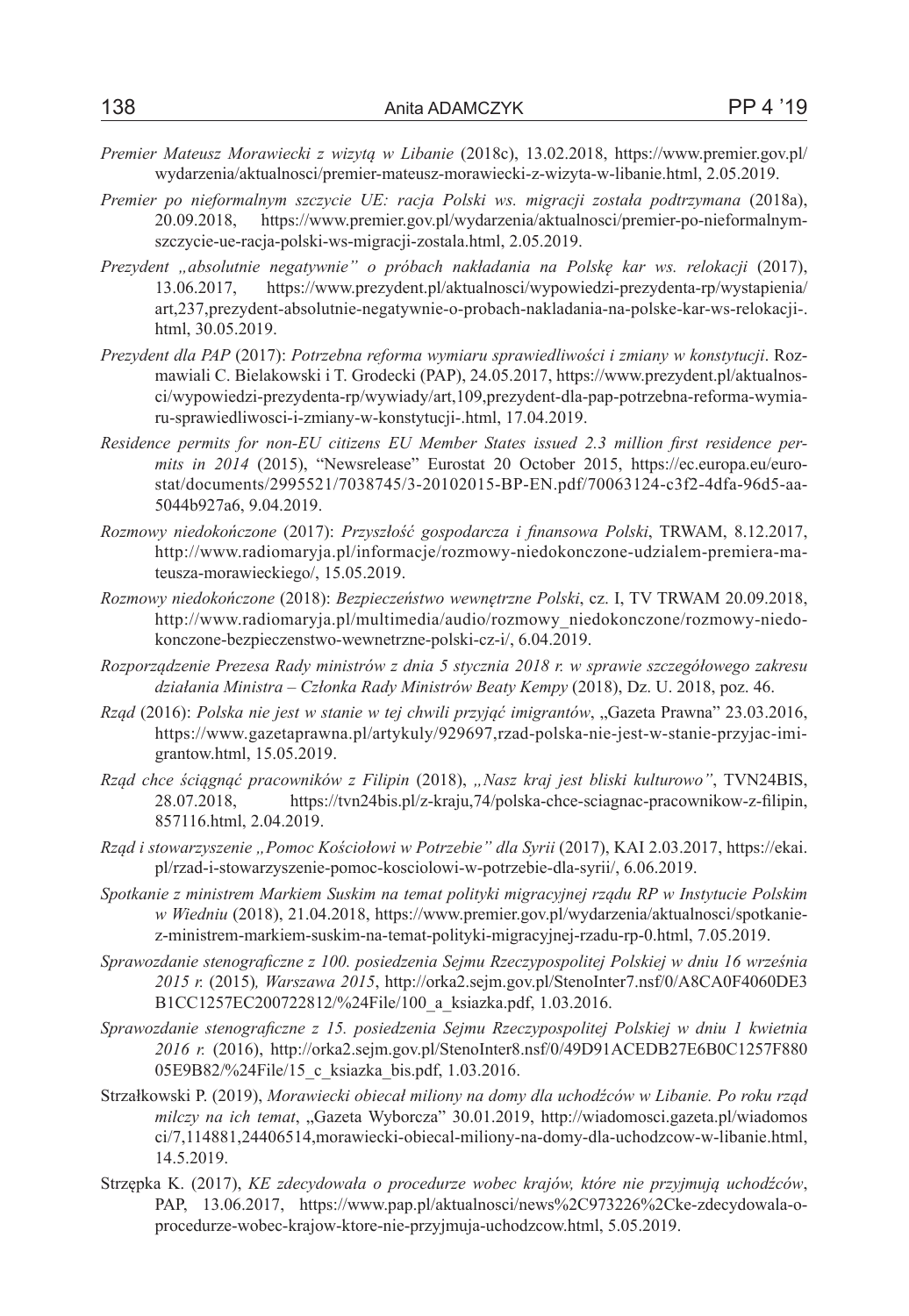- *Syria* (2016), https://webarchive.nationalarchives.gov.uk/20180312081846/https://www.supportingsyria2016.com/about/, 5.05.2019.
- *Syria*, https://pkwp.org/t/felietony/syria.
- Szczęch R. (2018), *Odpowiedź na interpelację nr 12928 w sprawie utworzenia korytarzy humanitarnych w Polsce*, Warszawa 9.01.2018, http://www.sejm.gov.pl/sejm8.nsf/InterpelacjaTresc. xsp?key=7CBB1E35, 15.05.2019.
- *Szczyt na Malcie* (2015): *Polska przekaże 1 mln euro na fundusz powierniczy dla Afryki*, 12.11.2015, https://www.pap.pl/aktualnosci/news%2C429971%2Cszczyt-na-malcie-polska-przekaze-1-mln-euro-na-fundusz-powierniczy-dla-afryki-.html, 6.05.2019.
- *Szef MSWiA przed naradą UE ws. uchodźców* (2017): *"Wywieranie presji na Polskę to prosta droga, która prowadzi do katastrofy społecznej"*, 18.05.2017, https://wpolityce.pl/polityka/340268 szef-mswia-przed-narada-ue-ws-uchodzcow-wywieranie-presji-na-polske-to-prosta-drogaktora-prowadzi-do-katastrofy-spolecznej, 20.05.2019.
- *Szef MSZ: przyjęliśmy 2700 migrantów* (2018). *Karczewski: nic nie wiem*, "Rzeczpospolita", 11.04.2018, http://www.rp.pl/Uchodzcy/180419870-Szef-MSZ-Przyjelismy-2700-migrantow-Karczewski-Nic-nie-wiem.html, 9.05.2019.
- *Szydło o uchodźcach* (2015), "Gość Niedzielny", 1.09.2015, https://www.gosc.pl/doc/2679178.Szydloo-uchodzcach, 2.05.2019.
- *Szydło* (2016a): *nie ma możliwości, żeby do Polski przyjechali imigranci. Polska premier krytykuje Angelę Merkel*, "Superstacja" 23.03.2016, http://www.superstacja.tv/wiadomosc/2016-03-23/ szydlo-nie-ma-mozliwosci-zeby-do-polski-przyjechali-imigranci-polska-premier-krytykujeangele-merkel/, 20.05.2019.
- Szydło B. (2016b), wystąpienie na 19. Posiedzeniu Sejmu w dniu 20 maja 2016, p. 283, http://orka2. sejm.gov.pl/StenoInter8.nsf/0/16FA36F943CF9987C1257FB9008352F2/%24File/19\_c\_ ksiazka\_bis.pdf, 8.04.2019.
- Szymański D. (2018), *Paweł Chorąży zdymisjonowany. Wiceminister "zagalopował się" w słowach o imigrantach*, 14.09.2018, https://businessinsider.com.pl/wiadomosci/wiceminister-inwestycji-i-rozwoju-pawel-chorazy-zdymisjonowany/z75j6b4, 12.04.2019.
- *Uchwała Sejmu Rzeczypospolitej Polskiej z dnia 1 kwietnia 2016 r. w sprawie polityki imigracyjnej Polski* (2016a), M. P. 2016, poz. 370.
- *Uchwała Sejmu Rzeczypospolitej Polskiej z dnia 2 grudnia 2016 r. w sprawie propozycji ustanowienia unijnego korekcyjnego mechanizmu alokacji uchodźców oraz mechanizmu solidarności finansowej* (2016b), M.P. 2016, poz. 1183.
- *Uchwała Sejmu Rzeczypospolitej Polskiej z dnia 20 maja 2016 r. w sprawie obrony suwerenności Rzeczypospolitej Polskiej i praw jej obywateli* (2016c), M. P. 2016, poz. 466.
- *Ustawa z dnia 16 września 2011 r. o współpracy rozwojowej* (2019), Dz. U. 2019, poz. 291.
- *Ustawa z dnia 9 listopada 2000 r. o repatriacji* (2018a), Dz. U. 2018, poz. 609.
- *Ustawa z dnia 7 września 2007 roku o Karcie Polaka* (2018b), Dz. U. 2018, poz. 1272.
- *,,Walczą z rządem, używając jako tarczy dzieci z Aleppo". Kempa w "Gościu Wydarzeń"* (2017), Polsat News 27.02.2017, https://www.polsatnews.pl/wiadomosc/2017-02-27/walcza-zpolskim-rzadem-uzywajac-jako-tarczy-dzieci-pokrzywdzonych-wojna-w-aleppo-kempa-oprzyjmowaniu-uchodzcow/,1.06.2019.
- *Wiceminister inwestycji i rozwoju* (2018): *Polska i musi a nawet, jeśli nie musi, powinna chcieć imigrantów* [WIDEO], 31.08.2018, https://dzienniknarodowy.pl/wiceminister-inwestycjirozwoju-polska-musi-a-nawet-jesli-musi-chciec-imigrantow-wideo/, 7.04.2019.
- *Wychowałem się w "trójkącie bermudzkim"* (2018), "Gość Niedzielny" 4.01.2018, https://www.gosc. pl/doc/4408019.Wychowalem-sie-w-trojkacie-bermudzkim, 1.06.2019.
- *Wyniki konkursu* (2017) *"Pomoc humanitarna na Bliskim Wschodzie w zakresie przygotowania ludności do zimy 2017"*, 27.09.2017, http://polskapomoc.gov.pl/Wyniki,konkursu,Pomoc,hum